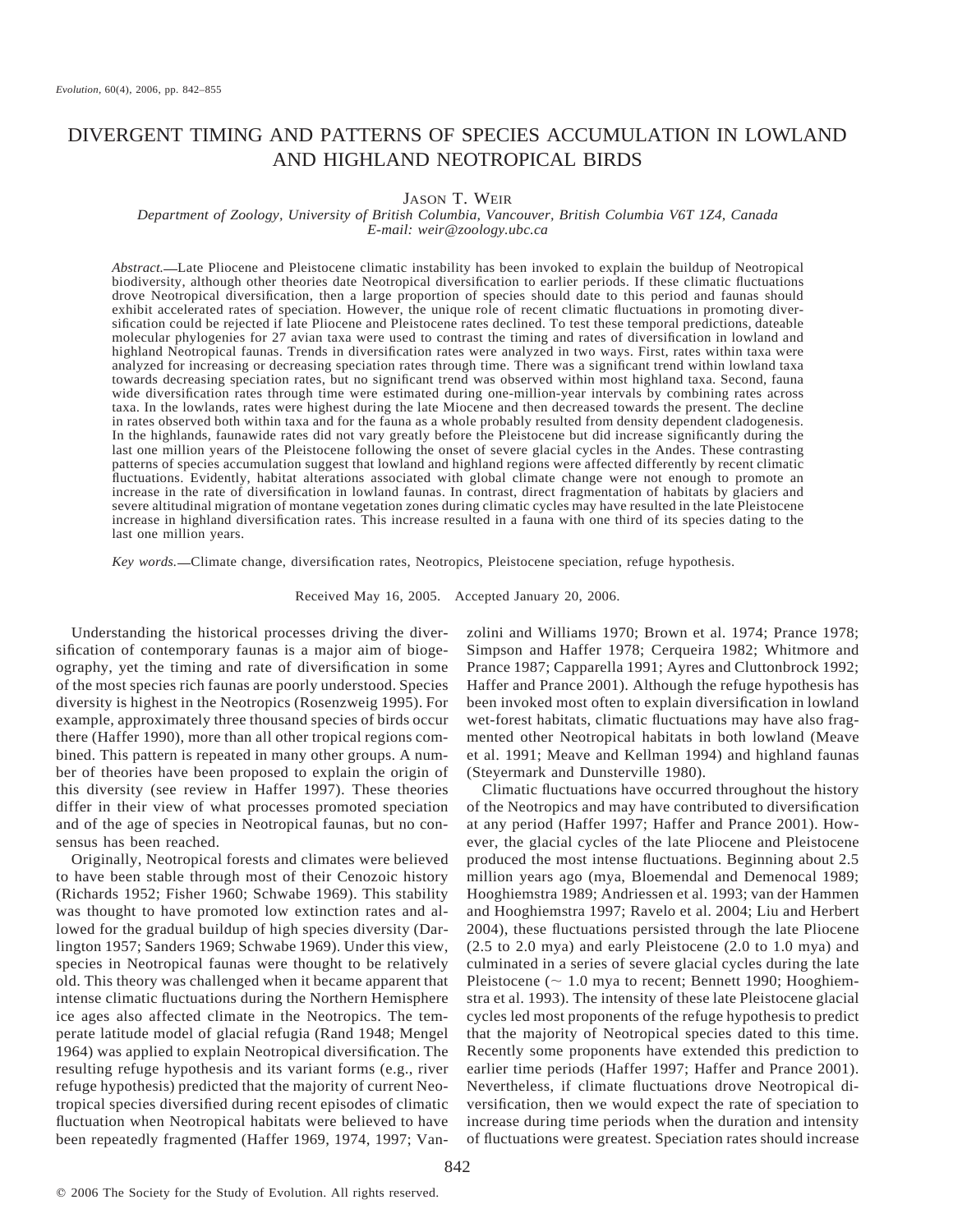at the onset of glacial cycles 2.5 mya and again at the onset of the late Pleistocene 1.0 mya.

Several other theories have endeavored to link Neotropical diversification to specific geological events that mostly predate the climatic cycles of the late Pliocene and Pleistocene. In the lowlands, events such as uplift of montane barriers in northwestern South America (Sick 1967), formation of the Amazon drainage system (Sick 1967; Capparela 1988; Hoorn et al. 1995; Aleixo 2004; Rossetti et al. 2005), marine incursions (Hoorn 1993, 1994; Irion et al. 1995; Webb 1995; Rasanen et al. 1995; Nores 1999, 2004; Gregory-Wodzicki 2000), or freshwater lake barriers (Vonhof et al. 2003; Rossetti et al. 2005) occurred primarily during the late Miocene (10 to 5 mya) and early Pliocene (5 to 2.5 mya) and are thought to have promoted diversification. The effect of the these geological events may have been temporary (e.g., marine incursions) resulting in a burst of diversification at the time of the event or their effect may persist to the present (e.g., mountain and river barriers; see Bates et al. 2004) resulting in ongoing opportunities for speciation. Due to the overlap in the predictions of the timing of diversification, it is difficult to investigate the potential role played by any one geological event.

In the highlands, rapid uplift of the Andes and other highland regions occurred during the last 10 million years (Hooghiemstra and van der Hammen 1998). For instance, 60 to 80% of the current height of the central and northern Andes resulted from uplift during this time period (Gregory-Wodzicki 2000) and the Talamanca highlands of Central America formed within the last five million years (Grafe et al. 2002). This dynamic history of uplift may have provided ongoing opportunities for diversification of highland species to the present. Fjeldsa and Lovett (Fjeldsa and Lovett 1997a,b) proposed that highland regions were the main source of diversification for the Neotropics and that highland species dispersed to lowland faunas where they were preserved from extinction.

Only those hypothesis that stress climatic fluctuations as driving diversification predict that Neotropical faunas should be recently derived with an increase in diversification rates near the recent. With the advent of molecular dating techniques it is now possible to test these predictions. Several molecular based reviews of Neotropical speciation in birds are available but are incomplete and have not addressed patterns in rates of diversification through time. The review by Moritz et al. (2000) suggested that Pleistocene speciation was rare in Neotropical birds and other vertebrates, with the majority of species dating to the Pliocene and Miocene. However, their conclusions were based on only a few genera, and further sampling may find greater support for diversification near the recent. In contrast, a review of speciation in Andean birds suggested a protracted history of diversification from the Miocene to the present with substantial numbers of species dating to the late Pliocene and Pleistocene (Garcia-Moreno and Fjeldsa 2000). The larger sampling design in the Andean study suggests that further sampling of lowland avian genera may provide a more complete picture of Neotropical diversification.

I compared the timing and rate of diversification in lowland and highland avian radiations of the Neotropics. To make this comparison, patterns of species accumulation were analyzed from mitochondrial DNA phylogenies for 16 lowland and 11 highland radiations. Patterns in the rate of diversification through time were used to determine peak periods of diversification for the faunas in each region and to test for increasing, decreasing, or constant diversification rates through time. The separation of Neotropical taxa into lowland and highland faunas is useful because both regions experienced different geological histories. In addition, climatic fluctuations were more intense in highland regions where extensive glaciation directly fragmented high elevation habitats. In contrast, lowland faunas did not experience direct fragmentation by glaciers but habitats may have been fragmented due to fluctuations in temperature and rainfall that accompanied them (Hooghiemstra and van der Hammen 1998; Bush and Silman 2004). If recent climatic fluctuations drove Neotropical diversification, then the majority of species should date to the late Pliocene and Pleistocene. Additionally, speciation rates should increase through this period and peak during the last one million years when climatic fluctuations were most intense. In contrast, if events that predate the climatic fluctuations were instrumental in Neotropical diversification then we would not expect an increase in diversification during recent periods of climatic instability and a large proportion of species should date to the Miocene and early Pliocene.

#### **METHODS**

# *Phylogenetic Analysis*

The Neotropical zoogeographic region extends from central Mexico to the southern tip of South America. In this analysis I excluded the Caribbean and other Neotropical islands because I was interested in analyzing rates of diversification within continental faunas. I included all terrestrial taxa possessing five or more species in highland or lowland regions for which mitochondrial DNA sequences were available for at least 75% of species (Table 1). In some cases recent molecular phylogenetic studies have demonstrated that two or more genera together formed a monophyletic group but individually were paraphyletic. These were analyzed as a single taxon (*Troglodytes* and *Thryorchilus*; *Crax* and *Nothocrax*; *Psarocolius*, *Cacicus*, and *Ocyalus*; *Geositta* and *Geobates*). In addition, a monophyletic assemblage of South American blackbirds (*Macroagelaius*, *Gymnomystax*, *Hypopyrrhus*, *Lampropsar*, *Gnorimopsar*, *Curaeus*, *Amblyramphus*, *Chrysomus*, *Xanthopsar*, *Pseudoleistes*, *Oreopsar*, and *Agelaioides*) and Neotropical swallows (*Progne*, *Phaeoprogne*, *Notiochelidon*, *Atticora*, *Neochelidon*, and *Stelgidopteryx*) were also included and each was analyzed as a single taxon because many of their respective genera were paraphyletic or they did not have enough species to allow for separate analysis.

Wide taxonomic and ecological coverage are included in the sample of Neotropical taxa used in this analysis. In addition, taxon size ranged from taxa with only five species to one of the largest Neotropical genera, *Tangara*, with 49 species distributed in both highland and lowland regions. Nevertheless, this sample is constrained to currently available phylogenies that may not represent a completely random sam-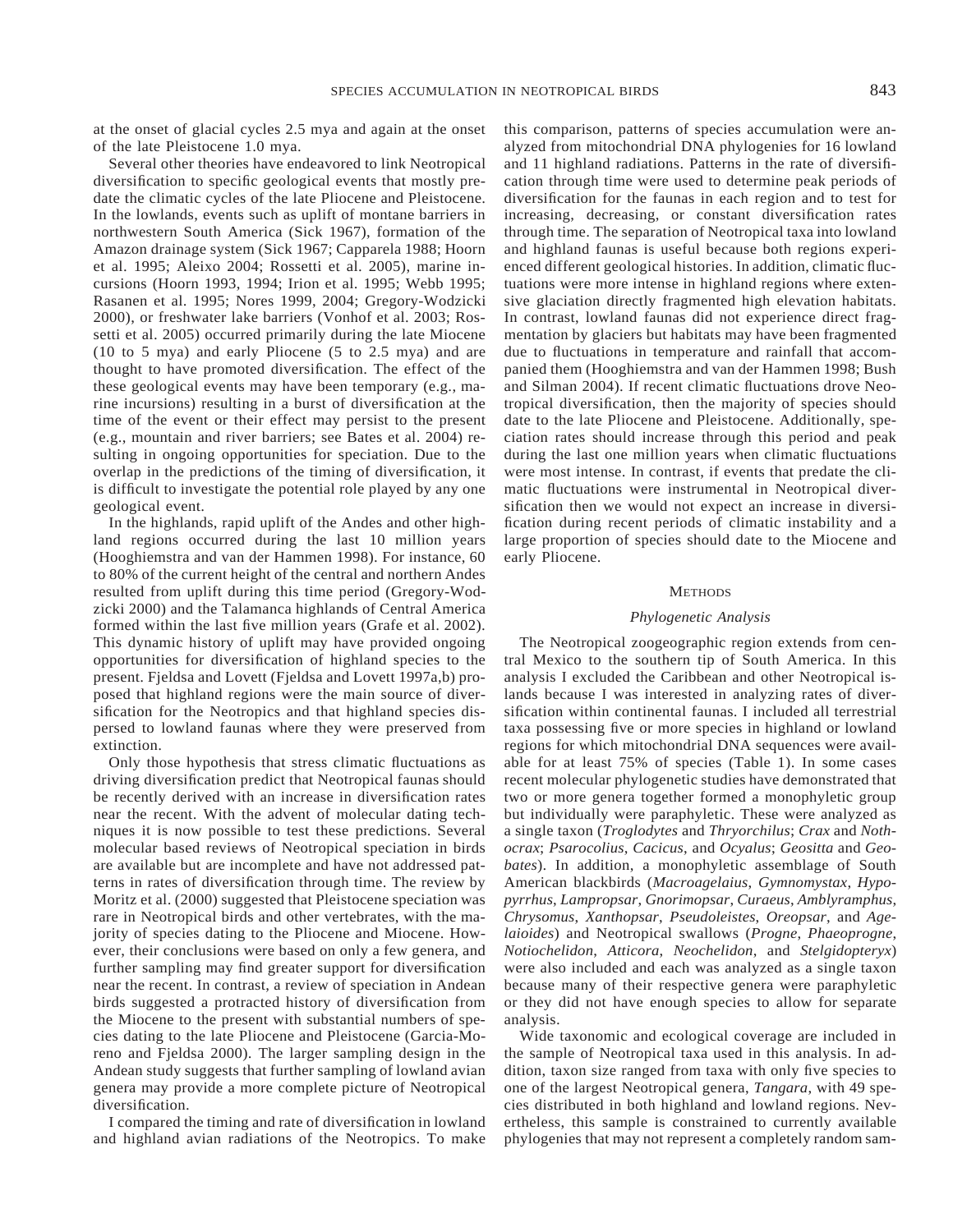|                 |                     | Number of species      |                        |                                         |                                       |                                                                           |                                                                   | Expected                                                       |                                  |
|-----------------|---------------------|------------------------|------------------------|-----------------------------------------|---------------------------------------|---------------------------------------------------------------------------|-------------------------------------------------------------------|----------------------------------------------------------------|----------------------------------|
| Taxon           | Region <sup>1</sup> | Available <sup>2</sup> | Sympatric <sup>3</sup> | Youngest<br>species <sup>4</sup>        | $\gamma$ ( <i>P</i> -value)           | (species/lineage<br>per Myr)                                              | (species/lineage<br>per Myr)                                      | per species <sup>6</sup><br>phylogroups                        | Phylogenetic source              |
| owland          |                     |                        |                        |                                         |                                       |                                                                           |                                                                   |                                                                |                                  |
| Amazona         |                     |                        |                        |                                         | (0.033)<br>$-2.12$                    | 0.35                                                                      | 0.00                                                              |                                                                | Russello and Amato 2004          |
| Blackbird clade | ᅼ                   |                        | しのここしいい                | 100788851                               | (0.001)<br>$-3.26$                    |                                                                           |                                                                   | $\frac{11.6}{631.0}$<br>$\frac{0.2}{0.7}$<br>$\frac{0.7}{0.3}$ | anyon and Omland 1999            |
| Crax            | ≌                   |                        |                        |                                         | (0.072)<br>$-1.80$                    |                                                                           |                                                                   |                                                                | Pereira and Baker 2004           |
| Dendrocincla    |                     |                        |                        |                                         | (0.944)<br>$0.07$                     | $0.35$<br>$0.51$                                                          |                                                                   |                                                                | his study                        |
| <i>Icterus</i>  | $\overline{16}$     | $\overline{16}$        |                        |                                         | (0.039)<br>$-2.06$<br>0.27            | 0.22                                                                      | 0.00                                                              |                                                                | Omland et al. 1999               |
| Myiarchus       | $\Box$              | $\overline{10}$        |                        |                                         | (0.842)                               | 0.40                                                                      | 0.43                                                              |                                                                | Joseph et al. 2003               |
| Nyctibius       | ७                   |                        |                        |                                         | $(0.730)*$<br>$-0.34$                 | 0.11                                                                      | 0.00                                                              | 6.3                                                            | Mariaux and Braun 1996           |
| Pionopsitta     | ○                   | n ∞ n d o d n d        |                        | 0.10.10.10.10.10<br>0.10.10.10.10.10.10 | (0.248)<br>$1.15$                     | $\begin{array}{c} 328 \\ 0.348 \\ 0.000 \\ 0.000 \\ 0.000 \\ \end{array}$ | $\begin{array}{c} 0.000000 \\ 0.000000 \\ 0.00000 \\ \end{array}$ | $-0.1$                                                         | Eberhard and Bermingham 2005     |
| Psarocolius     | ⊇                   |                        |                        |                                         | (0.068)<br>$-1.79$                    |                                                                           |                                                                   |                                                                | Price and Lanyon 2002, 2004      |
| Pteroglossus    | $\vec{u}$           |                        |                        |                                         | (0.912)<br>$-0.11$                    |                                                                           |                                                                   |                                                                | Eberhard and Bermingham 2005     |
| Ramphocelus     |                     |                        | 4 2 3 2 3 2 3 4 5 6 7  |                                         | (0.785)<br>$-2.02$<br>$-2.02$<br>0.56 |                                                                           |                                                                   | $53.7$<br>$0.348$<br>$0.7$                                     | Hackett 1996                     |
| Swallow clade   |                     |                        |                        |                                         | (0.043)                               |                                                                           |                                                                   |                                                                | Sheldon et al. 2005              |
| Tachycineta     | 292                 |                        |                        |                                         | (0.576)                               |                                                                           |                                                                   |                                                                | Whittingham et al. 2002          |
| Tangara         |                     |                        |                        |                                         | (0.032)<br>$-2.11$                    |                                                                           |                                                                   | $781.2$<br>0.8<br>7.6<br>7.6                                   | Burns and Naoki 2004             |
| Trogen          | $\overline{1}$      | Ξ                      |                        |                                         | (0.229)<br>$-1.18$                    | 0.13                                                                      | 0.00                                                              |                                                                | Espinosa de los 1998, this study |
| Veniliornis     | $\overline{10}$     | $\infty$               |                        | $3.30$<br>$1.63$                        | (0.707)<br>$-0.37$                    | 0.64                                                                      | 0.39                                                              |                                                                | 2005<br>Moore et al.             |
| Xiphorhynchus   |                     | $\Xi$                  |                        |                                         | (0.208)<br>$-1.26$                    | 0.25                                                                      |                                                                   |                                                                | Aleixo 2002                      |
| Z-test          |                     |                        |                        |                                         | $-3.92~(<)0.0001)$                    |                                                                           |                                                                   |                                                                |                                  |
| Average         | $\overline{c}$      |                        | 5                      | 1.93                                    |                                       | 0.42                                                                      | 0.32                                                              | 88.3                                                           |                                  |
| Highland        |                     |                        |                        |                                         |                                       |                                                                           |                                                                   |                                                                |                                  |
| Anairetes       |                     |                        |                        | 1.21                                    | (0.282)<br>$-1.07$                    | 0.30                                                                      | 0.00                                                              | 0.4                                                            | Roy et al. 1999                  |
| Carduelis       |                     | $\infty$               | <b>ちちききょてりの</b> て      |                                         | (0.290)<br>1.04                       | 4.28                                                                      | 5.59<br>0.08                                                      |                                                                | van den Elzen et al. 2001        |
| Cinclodes       | $\equiv$            |                        |                        |                                         | (0.535)<br>$-0.62$                    | 0.49                                                                      |                                                                   |                                                                | Chesser 2004                     |
| Cranioleuca     |                     | $\overline{10}$        |                        |                                         | $(0.251)$<br>$(0.834)$<br>$-1.15$     |                                                                           |                                                                   |                                                                | Garcia-Moreno et al. 1999a       |
| Geositta        | $\circ$             | 929                    |                        |                                         | 0.21                                  |                                                                           |                                                                   |                                                                | Cheviron et al. 2005a            |
| Hemispingus     | $\overline{1}$      |                        |                        |                                         | $(0.081)$<br>$(0.394)$<br>$-1.72$     |                                                                           |                                                                   |                                                                | Garcia-Moreno et al. 2001        |
| Metallura       | $\overline{10}$     |                        |                        |                                         | $-0.85$<br>4.07                       |                                                                           |                                                                   |                                                                | Garcia-Moreno et al. 1999b       |
| Muscisaxicola   |                     |                        |                        |                                         | $\overline{(0.000)}$                  |                                                                           |                                                                   |                                                                | Chesser 2000                     |
| Ochthoeca       | 277                 | 27200                  |                        |                                         | (0.897)<br>$-0.13$                    | 833135323<br>831155223                                                    |                                                                   |                                                                | Garcia-Moreno et al. 1998        |
| Tangara         |                     |                        | $\frac{1}{2}$          |                                         | (0.032)<br>$-3.17$                    |                                                                           | 0.00000                                                           | $\frac{0.7}{0.5}$                                              | Burns and Naoki 2004             |
| Troglodytes     |                     |                        |                        |                                         | (0.968)<br>$-0.04$                    |                                                                           |                                                                   |                                                                | Rice et al. 1999                 |

Average Axerage 12 11 5 1.15 1.15 1.15 1.17 Average *Z*-test

Tangara<br>Troglodytes

 $0.4$ 

 $1.17$ 

 $1.15$ 

 $-1.03(0.300)$ 

1.25

 $\sqrt{2}$ 

 $\equiv$ 

 $12$ 

 $-1.03(0.300)$ 

 $-2$ Species in each geographic region of interest.

Number of species for which DNA samples were available.

Maximum number of regionally sympatric species in geographic region.

م + 5 Approximation of the lag time to speciation estimated as youngest sister species within the geographic region of interest in each taxon.

<sup>5</sup> Speciation (*b*) and extinction (*d*) rates estimated using a birth death model.<br><sup>6</sup> Expected number of lineages at present if initial rates of diversification remained constant. Initial diversification rates were calc

details.<br>\* Assuming a 2% molecular clock, *Nyctibius* does not speciate during the last 10 million years. It seems unlikely that the speciation process (evolution of reproductive isolation) would require<br>more than a few m \* Assuming a 2% molecular clock, *Nyctibius* does not speciate during the last 10 million years. It seems unlikely that the speciation process (evolution of reproductive isolation) would require more than a few million years, thus this long time period (*gn*) probably represents a genuine slow down in the rate of splitting. However, it is not known if intraspecific splitting events have occurred along  $g_n$ . If  $g_n$  is not excluded,  $\gamma$  equals  $-2.3$  (  $P = 0.02$ ).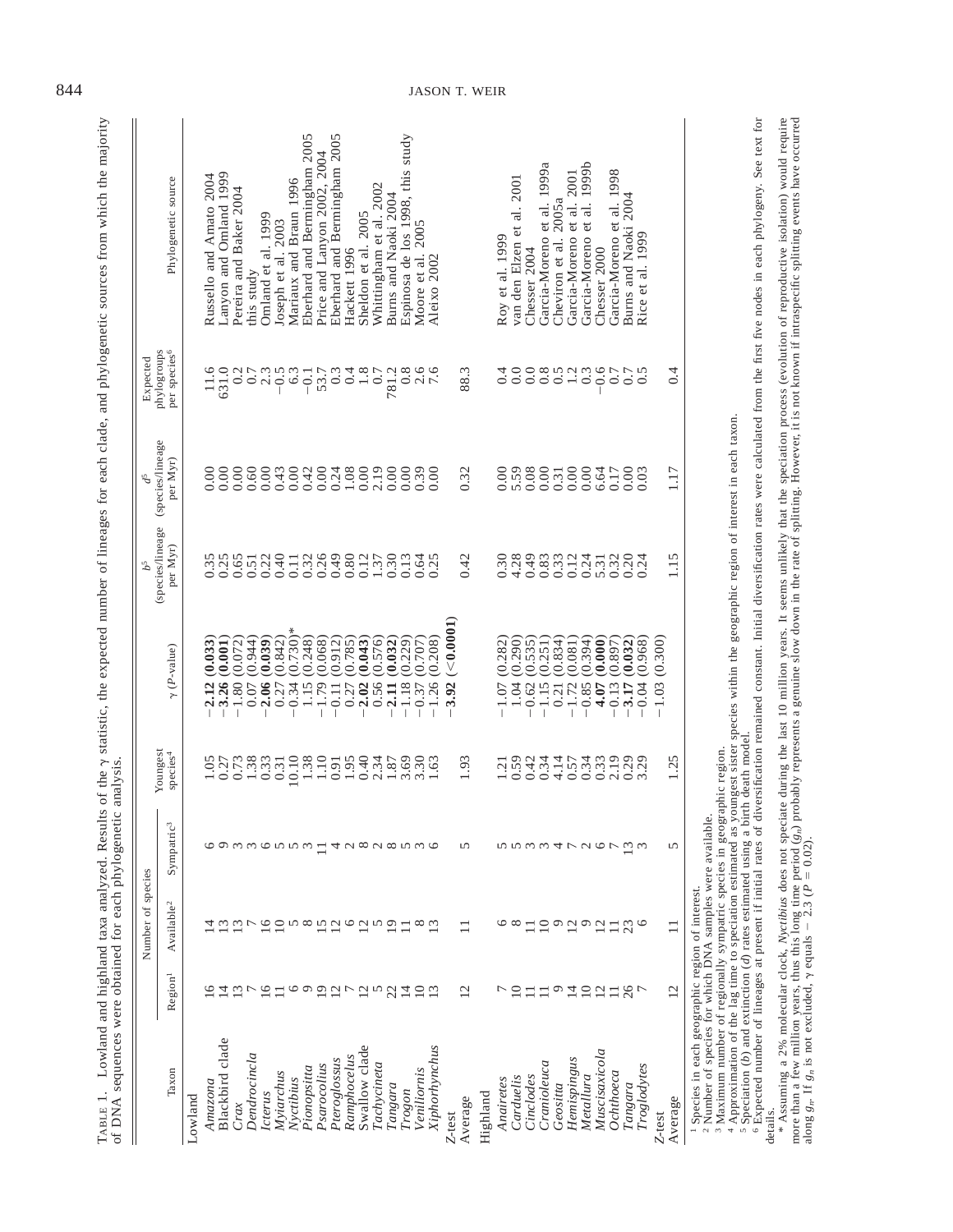ple of Neotropical taxa. Phylogenetic analyses have mostly been confined to regions amenable to genetic sampling. Species restricted to countries such as Colombia and Venezuela are poorly represented in the phylogenies included here. I do not expect these potential biases to greatly affect the patterns of diversification uncovered in this study. Nevertheless, further sampling undoubtedly will provide a more complete understanding of Neotropical diversification.

For each taxon, phylogenetic trees were generated and calibrated so that branch lengths were proportional to time as follows. Protein coding mitochondrial DNA sequences were obtained from Genbank or were sequenced for this project (see Table 1 in Supplementary Material available online at: http://dx.doi.org/10.1554/05-272.1.s1). Phylogenetic analyses were performed with multiple outgroups in MrBayes version 3.0b4 (Huelsenbeck and Ronquist 2001) under the GTR- $\gamma$  model of evolution. All Bayesian analysis were run for two million generations and were sampled every 200 generations. The first 500,000 generations were excluded as the burn-in period and trees sampled from the remaining 1.5 million generations were used to construct majority-rule consensus cladograms. Parameters of the GTR- $\gamma$  model were then estimated from the Bayesian consensus trees using maximum likelihood in PAUP\* ver. 4.0b10 (Swofford 2002). These parameter estimates were used to obtain maximum-likelihood estimates of branch lengths along the Bayesian consensus topologies. The only exception was that for *Tangara* I used a published Bayesian topology (fig. 2 in Burns and Naoki 2004) and then calculated branch lengths along it using maximum likelihood. Penalized likelihood methods, implemented in r8s (Sanderson 2003), were then used to create ultrametric trees that allow for local rate variation in the molecular clock. The cross validation routine implemented in r8s was used to estimate the appropriate value of the smoothing parameter for each tree. Branch lengths generated using penalized likelihood are proportional to time, but require calibration. The timing of the basal most split within each taxon was used as a calibration point. The timing of this split was estimated with maximum likelihood in PAUP\* by determining branch lengths under the assumption of a global clock and applying a molecular clock calibration to date this split.

Uncertainty if the rate of molecular evolution is constant through time and across taxonomic groups needs to be accounted for when dating splitting events. Calibrations obtained for several orders of birds suggest an avian molecular clock of approximately 2% per million years for proteincoding mitochondrial DNA (see note 11 in Klicka and Zink 1997). Nevertheless, the validity of this rate has been challenged due to inconsistent phylogenetic methods used to arrive at this calibration (Lovette 2004a). Moreover, this rate may not be valid for splitting events near the recent (Garcia-Moreno 2004; Penny 2005; Ho et al. 2005). To address these issues, I recalibrated published avian calibrations using GTRgamma distances. I obtained additional calibrations using fossil material and island ages (Weir, unpubl. data). A total of 47 avian calibrations from 19 families were obtained for the mitochondrial cytochrome b gene. Some calibrations obtained for splitting events less than 0.5 mya were much higher than the 2% rate. However, calibrations obtained for splitting events between 0.5 and 11 mya closely clustered around a rate of 2.0%. I used this rate throughout this study.

The resulting calibrated, clocklike trees provide useful sources of information for analyzing both the timing and rate of diversification within each geographic region. Nodes in such phylogenies provide estimates of the dates when species diverged (population splitting). Node ages actually measure the coalescence times of DNA haplotypes which may predate population subdivision. The discrepancy results due to the presence of polymorphism within populations at the time of splitting. Assuming that ancestral levels of polymorphism are similar to current levels, then the mean divergence within current populations can be used to correct splitting dates. This is done by subtracting the mean intraspecific divergence from coalescent dates (Nei and Li 1979; Avise et al. 1998). I estimated the average intraspecific GTR-gamma divergence between individuals of a species (see Table 2 in Supplementary Material available online). If species possessed genetic subdivisions then I estimated average divergence between individuals at the phylogroup level following Avise et al. (1998). These estimates were derived from available population level phylogenetic datasets for Neotropical birds and often come from different taxa then those analyzed here. Nevertheless, these corrections are assumed to be reflective of the Neotropical avifauna as a whole. Throughout this study, coalescence dates are reported and are used as a maximum estimate of the age at which population divergence occurred. Estimates of mean intraspecific divergences are then used to explore the magnitude of the discrepancy between node ages and splitting ages.

#### *Ancestor State Reconstructions*

I analyzed the timing and rate of diversification in the Neotropics for lowland and highland faunas separately. The division between the lowlands and highlands was drawn at 1000 m, the approximate upper limit of the tropical lowland habitats and the lower limit of subtropical montane habitats. Neotropical species whose elevational distributions were predominantly above or below 1000 m were assigned to highland and lowland faunas, respectively. However, in Patagonia, alpine habitats typical of the high Andes further north descend to sea level. The few species included in this dataset that occur there were considered to belong to the highland avifauna.

Ancestor state reconstruction was used to classify interior nodes to their appropriate faunas. Species in each tree were classified as highland, lowland, Caribbean, North American, or other. Ancestor state reconstructions either assigned nodes to one of these faunas or designated them as dispersal events from one fauna to another. Dispersal events between faunas occur at nodes in which each of the sister lineages occur in different faunas (Fig. 1a). A splitting event within a fauna occurs at nodes in which each of the daughter lineages occur within the fauna. Mesquite (Maddison and Maddison 2003) was used to obtain the most parsimonious ancestor state reconstruction for each phylogenetic tree (see Supplementary Material available online at: http://dx.doi.org/10.1554/ 05-272.1.s2). For several taxa (*Amazona*, *Icterus*, *Tangara*), multiple most parsimonious reconstructions were obtained.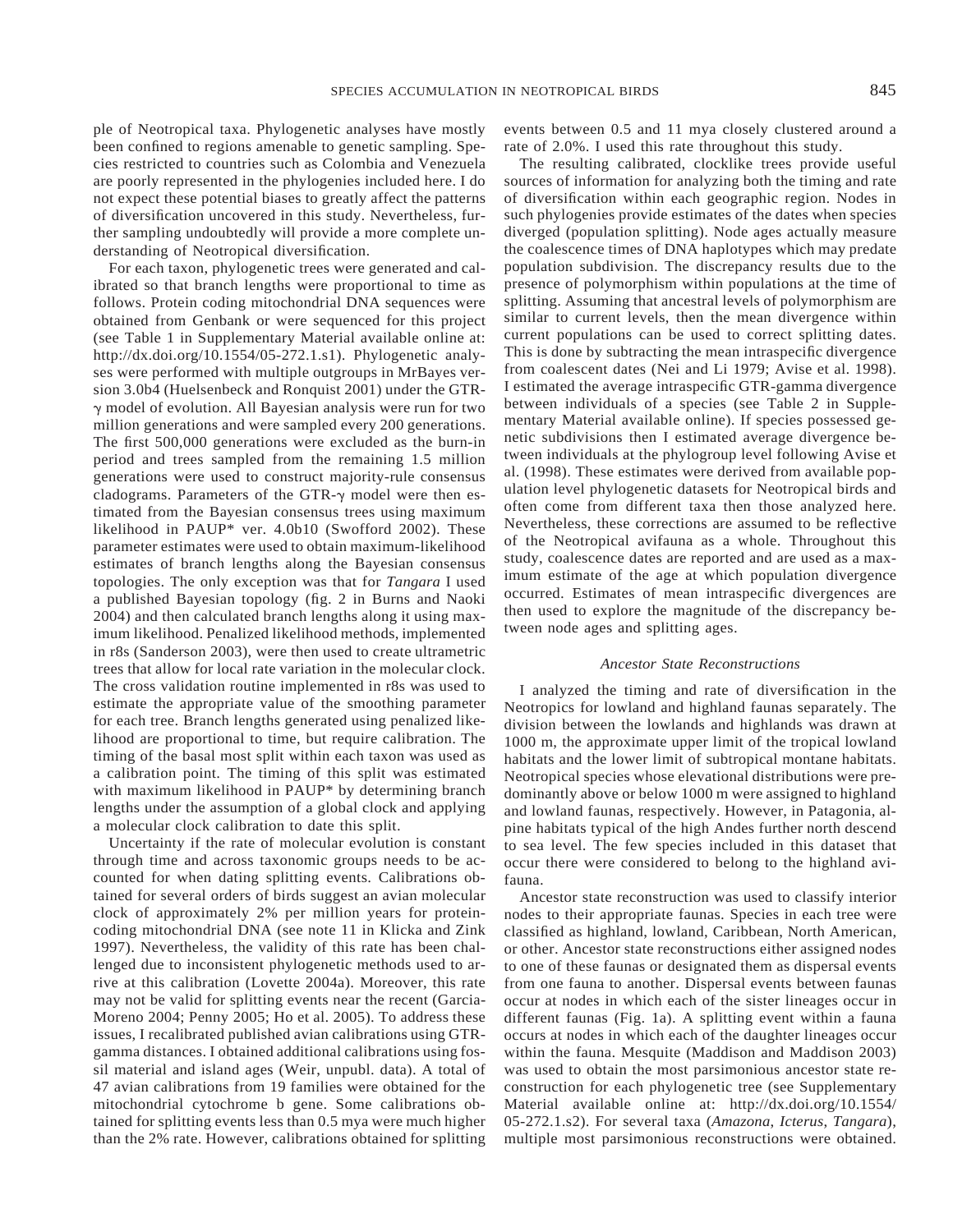



FIG. 1. Example of how patterns of species accumulation are obtained from a reconstructed phylogenetic tree. (A) a reconstructed phylogenetic tree containing species within (black) and outside of (grey) a geographic region of interest. For lineage through time (LTT) analysis, only node ages representing splitting events within the geographic region of interest (black circles) or that represent colonization from an outside source followed by speciation (black arrow) were used. Nodes leading to the formation of a clade outside of the region of interest were excluded (grey arrows) because they do not represent the addition of a new lineage to the fauna. (B) Internode distances for geographic region of interest labelled  $g_2$  to *g8*. (C) LTT plot for taxa in the geographic region of interest. Values of the  $\gamma$  statistic are equal to zero when the slope of the LTT plot is constant through time. Downturns in the slope produce negative  $\gamma$ -values whereas upturns produce positive values.

In such cases a maximum-likelihood method of ancestor state reconstruction was used to differentiate between the competing alternatives. For maximum-likelihood reconstructions of geographic origin, a punctuation model is most appropriate because it places character change at the time of splitting (at the node) rather than along branches. This model was implemented by constraining all internode branches to have equal length (Pagel 1994). Node reconstructions with the

highest likelihood were chosen. These methods of reconstructing ancestral states assume that the most parsimonious or the most likely reconstruction is the correct one. This assumption is probably valid for phylogenetic trees with few transitions between states (most taxa in this study). More uncertainty exists when frequent transitions occur (e.g., *Tangara*). In addition, I assume that transitions occur at nodes. However, extinction eliminates nodes and may result in transitions being pushed back to earlier nodes in a tree.

#### *Timing and Rates of Diversification*

*Analysis within taxa.*—To investigate the timing and rate of diversification within taxa, I constructed plots of the log number of lineages (species) through time (lineages through time or LTT plots; Fig 1c) for each taxon. Under a null hypothesis of a constant speciation rate with no extinction (pure birth model), the number of lineages increases exponentially through time (Yule 1924; Nee 2004) and forms a straight line on an LTT plot with slope equal to the speciation rate. I used a method similar to that of Pybus and Harvey (2000) to test the overall fit of a LTT plot to the pure birth expectation of a constant slope. The  $\gamma$ -statistic they develop compares the relative position of node ages in a phylogenetic tree to that expected under the pure birth model. For a phylogeny with *n* taxa, let  $g_1$  be the distance between the root of the tree and the first node, let  $g_2, g_3, \ldots, g_{n-1}$  be the internode distances, and  $g_n$  be the distance between the most recent node and the present (Fig 1b). The statistic I use here is identical to that developed by Pybus and Harvey (2000), except that it excludes  $g_n$ . This last interval should be excluded from real phylogenies because unlike the simulated phylogenetic trees used by Pybus and Harvey there is no splitting event at the present and thus the interval  $g_n$  is not drawn from the same distribution as other internode distances (i.e., the next splitting event may occur in the future or it may have already occurred but is not taxonomically recognized as a species). The statistic follows

$$
\gamma = \frac{\left[ \frac{1}{n-m-1} \sum_{i=m}^{n-2} \left( \sum_{k=m}^{i} kg_k \right) \right] - \left( \frac{S}{2} \right)}{S \sqrt{\frac{1}{12(n-m-1)}}},
$$
  

$$
S = \left( \sum_{j=m}^{n-1} jg_j \right)
$$
 (1)

where *S* is the sum of the branch lengths in the phylogeny (excluding the interval  $g_n$ ) and *m* is the number of initial lineages. Under the pure birth expectation of exponential growth,  $\gamma$  approaches a standard normal distribution with mean equal to 0.

Departures from the pure birth model can be detected by a  $\gamma$ -value that is either too large or too small. Values of  $\gamma$  $> 0$  indicate that internode distances are shorter than expected towards the recent, which is also reflected in an upturn in the LTT plot (Fig. 1c). Simulations of phylogenetic trees demonstrate that this can result if the rate of speciation increased through time (see Fig.1c in Supplementary Material available online). Values of  $\gamma < 0$  indicate that internode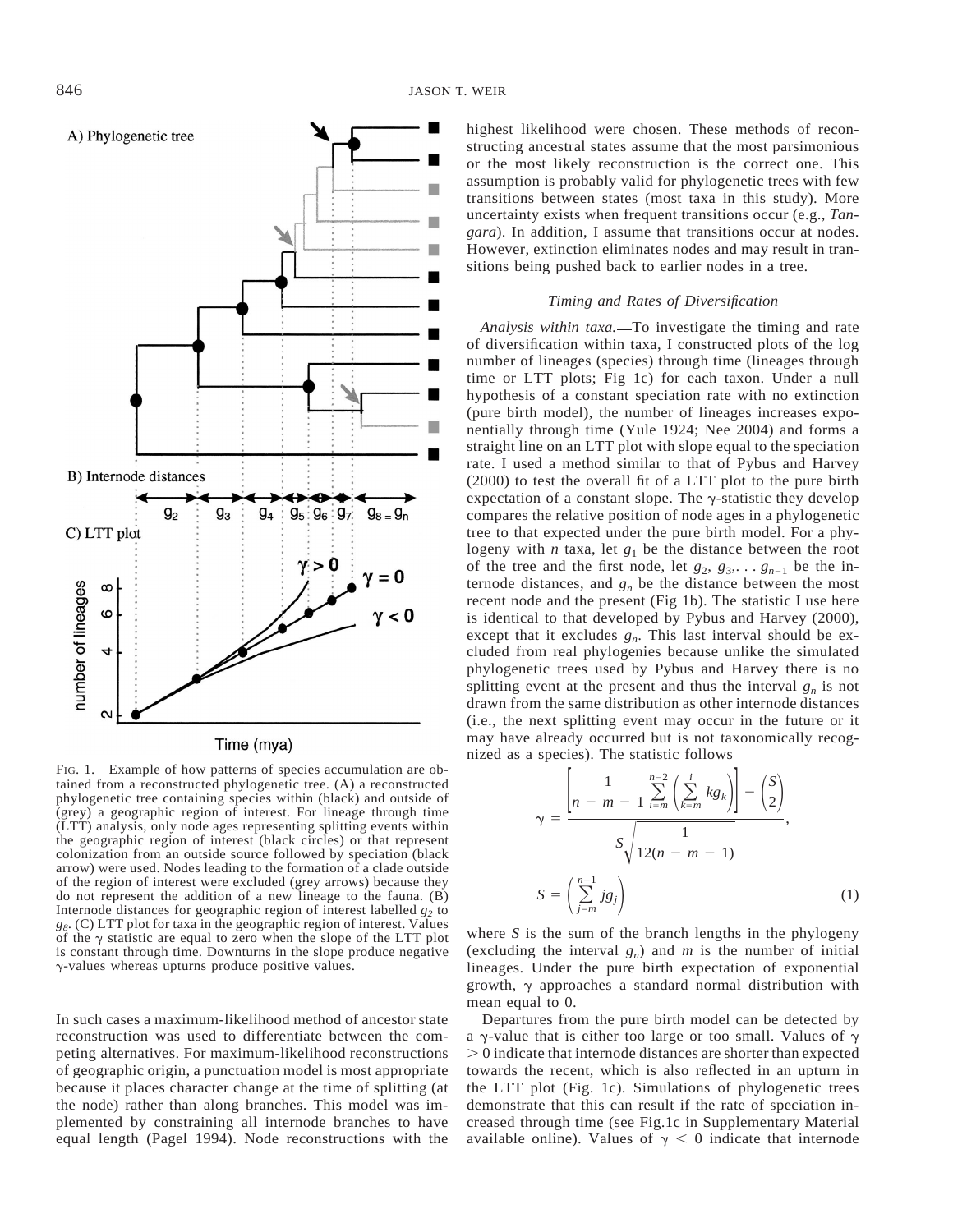distances are longer than expected towards the recent, which is reflected in a downturn in the LTT plot (Fig. 1c). This can result if the rate of speciation has declined through time (see Fig. 1f in Supplementary Material available online). Values of  $\gamma$  greater than 1.96 or less than  $-1.96$  are significantly different at the 5% level from the pure birth expectation.

Extinction may also result in departure from the pure birth model. Simulations using a variety of extinction rates demonstrate that constant or increasing rates of extinction usually increased and more rarely decreased  $\gamma$ -values slightly, but not significantly (see Fig. 1 in Supplementary Material available online). Significantly positive and negative values of  $\gamma$ were only obtained in simulations where speciation rate increased or decreased respectively.

Some of the taxa included in this study possessed one or more clades distributed outside of the geographic region of interest (Fig. 1a, gray arrows). These were simply pruned so that all resulting nodes represented diversification events within the region of interest. However, a small proportion of taxa (four of 26) exhibited a more complex biogeographic history in which a clade distributed outside of a region back colonized into the region (Fig. 1a, black arrow). Lineages resulting from such back-colonization events usually possessed at least one node that represented splitting within the region of interest and were included in the LTT analysis. The node at which the back colonization occurred represents the addition of a new lineage to the fauna following immigration. This node was included in the analysis even though it does not represent splitting within the fauna. Exclusion of this node resulted in similar LTT plots and values of  $\gamma$ .

Missing taxa may result in biased diversification patterns. As many as 23% of species were missing from phylogenetic trees (Table 1). Missing taxa may result in artificial downturns in LTT plots. The effect of missing taxa can be corrected for in the  $\gamma$  statistic using Monte Carlo simulation (Pybus and Harvey 2000). The following method assumes that missing taxa are randomly distributed on the tree. Ten thousand pure birth trees with *n* tips were simulated in Phyl-O-Gen (Rambaut 2002) and *k* tips were randomly pruned from each, where  $n$  is the number of species in a taxon and  $k$  is the number of species sampled. The  $\gamma$ -statistic was calculated for each simulated tree. Average values of  $\gamma$  in simulated pure birth trees equal zero. When tips are deleted in simulated trees, average values are less than zero. The difference is proportional to the expected discrepancy in actual calculated  $\gamma$ -values. Calculated values of  $\gamma$  were corrected by subtracting the mean value in simulated trees. The resulting corrected values were only marginally greater than calculated values suggesting that missing taxa did not have a large effect. The distribution of values in the simulated datasets were used to determine the level of significance.

Lineages through time plots use splitting times from phylogenetic reconstructions of species level taxa. However, there is a lag time between lineage splitting and the time when lineages are recognized as separate species. As a result, older lineages are more likely to be recognized as distinct species today than younger lineages. It follows that there are likely to be recent lineage splitting events in the tree that are not recorded because the resulting taxa are not recognized as distinct species (phylogroups hereafter). Some of these phylogroups will evolve to become species in the future and these particular lineages really should be included in LTT plots and the  $\gamma$ -statistic. Failure to include such splits may also result in an artificial downturn in LTT plots towards the present. Most phylogroups are likely to be recent in age and do not confound the LTT analysis because they date to the time interval  $g_n$  which is excluded from LTT plots and the  $\gamma$ statistic. Nevertheless, some of these splits may predate *gn*. This is especially true when the interval *gn*, is short. Because detailed intraspecific sampling was lacking for most of the species in this dataset, I was not able to determine the effect of missing phylogroups on diversification rates.

Fauna wide trends in the mode of diversification within taxa were analyzed using a combined *Z* test (Whitlock 2005):

$$
Z = \sum_{p=1}^{l} \gamma_p / \sqrt{l}.
$$
 (2)

Under the null model of pure birth, *Z* has a standard normal distribution where *l* is the number of taxa being combined and  $\gamma_p$  is the  $\gamma$ -statistic for taxon p. Values of Z greater than 1.96 or less than  $-1.96$  are significantly different at the 5% level from the pure birth expectation. The *Z* test of combined g-values identifies trends towards negative or positive values across a series of taxa.

I tested for density dependent cladogenesis in lowland and highland taxa. Density dependent cladogenesis may occur if speciation rates slow through time as ecological niches become progressively occupied. Alternatively, if the processes that promote speciation diminish through time, the speciation rates will slow in a correlated fashion irrespective of species density. Negative values of  $\gamma$  reflect a slowdown in speciation through time. If a fauna experiences density dependent cladogenesis, then a negative relationship should exist between  $\gamma$  and the maximum number of sympatric species. I tested for this relationship using a regression analysis. The maximum number of regionally sympatric species in each taxon was determined by overlaying range maps for each species and determining the geographic location with the highest density of species.

Finally, extinction rates were estimated directly from phylogenetic trees. Equation 17 in Nee et al. (1994) gives the likelihood of an internode distance for a given extinction and speciation rate. Following methods similar to Barraclough and Vogler (2002), I used the ''optim'' function in R (R Development Core Team 2005) to obtain estimates of extinction and speciation rates that maximized the likelihood of internode distances  $g_2$  to  $g_n-1$  (Fig.1) for each tree. The utility of this estimate is limited because it assumes rates are constant, when in reality rates may vary.

*Faunawide analysis.* To illustrate fauna wide rates of diversification during different time periods, I used the Kendall/ Moran estimator to calculate the net diversification rate during million year intervals for lowland and highland regions separately (Kendall 1949; Moran 1951; Hey 1992; Baldwin and Sanderson 1998; Nee 2001). For each of a series of phylogenetic trees, the per lineage diversification rate during a time window *t* is

$$
b(t) = (n - m) / S \tag{3}
$$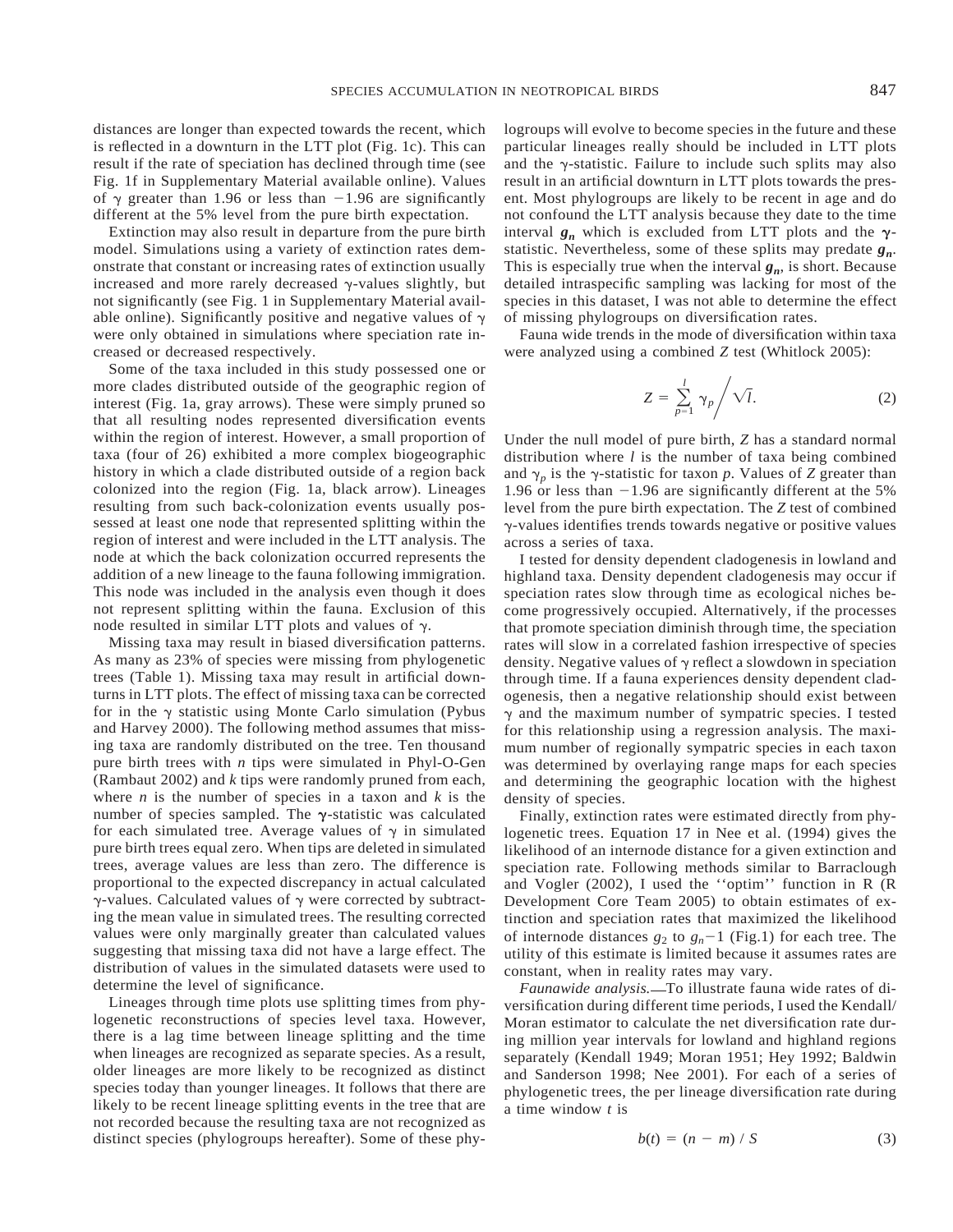where *n* and *m* are the number of lineages at the end and beginning of the time period *t* and *S* is the sum of branch lengths (excluding the time interval  $g_n$  in each taxon; see Eq. 1) occurring within *t*. A single rate of diversification during each one million year time interval was obtained by summing  $n - m$  and *S* across all phylogenies in lowland and highland regions separately. The variance of the estimate  $b(t)$  provided by Nee (2001) is

$$
Var = b^2 / (n - m) \tag{4}
$$

and was used to determine 95% confidence intervals (eq. 17 in Nee 2001). Diversification rates were calculated back to eight mya (late Miocene), because not enough nodes were available before this period.

This faunawide analysis is useful for uncovering patterns in net diversification rates through time. If Pleistocene climatic fluctuations were a major factor in promoting speciation, then diversification rates should increase during the late Pliocene and early Pleistocene and again during the late Pleistocene when climatic fluctuations were most intense.

This faunawide analysis of diversification rates assumes that rates (*b*) are constant across taxa. To test for rate constancy across taxa, I compared overall diversification rates within each taxa using the joint scaling test borrowed from quantitative genetics (Lynch and Walsh 1998, pp. 216). This test compares observed values of a parameter, in this case *b*, calculated for each of *k* taxa with the expected value of the parameter  $\hat{b}$  if all taxa shared the same value. The expected value is

$$
\hat{b} = (M^{T}V^{-1}M)^{-1}M^{T}V^{-1}b
$$
\n(5)

where V is the covariance matrix with diagonal elements equal to the variance of each  $b_k$  (Eq. 4) and M is a matrix with one column of length *k* with each element equal to one. The statistic follows a chi-squared distribution with  $k - 1$ degrees of freedom

$$
\chi^{2} = \sum_{i=1}^{k} \frac{(\hat{b}_{i} - b_{i})^{2}}{\text{Var}(\hat{b}_{i})}.
$$
 (6)

Constant diversification rates across taxa were rejected for both lowland ( $\chi^2$  = 26.6, df = 16, *P* = 0.05) and highland  $(\chi^2 = 24.57, df = 10, P = 0.006)$  datasets. To address the error associated with significantly different diversification rates across taxa, I systematically removed outlier taxa with extremely high values of *b*. When *Crax* was excluded, constant rates in lowland faunas could not be rejected ( $\chi^2$  = 21.07,  $df = 15$ ,  $P = 0.13$ ). When *Carduelis*, *Cranioleuca*, and *Muscisaxicola* were excluded, constant rates in highland faunas could not be rejected ( $\chi^2 = 8.7$ , df = 7, *P* = 0.27). For both lowland and highland datasets, rates were analyzed through time using both the complete datasets and datasets with outliers excluded.

To determine if faunawide estimates of diversification rate *b* increased during the late Pliocene and Pleistocene, rates before and after 2.5 and 1.0 mya were compared using the joint-scaling test (Eq. 6). Rates were also compared between highland and lowland faunas before and after 2.5 mya to determine if diversification rates were different in each fauna.

## **RESULTS**

A total of 198 lowland and 146 highland species were included in the 27 taxa. Ancestor state reconstructions recovered 313 nodes with both descendents in the Neotropics. Fifty-two percent of nodes were reconstructed as divergence events within the lowland fauna (Fig. 2a), 33% within the highland fauna (Fig. 2b), and 15% as interchange events between these faunas (Fig. 3). In the lowlands, 26% of nodes (43% of terminal species) dated (coalesced) to the glacial periods of the late Pliocene and Pleistocene and 5% (12% of species) to the late Pleistocene. The frequency of nodes decreased over the past 1.5 million years similar to simulations in which speciation rates declined through time (see Fig. 1f in Supplementary Material available online). In contrast, highland faunas had 42% and 21% of nodes (43% and 27% of species) dating to these periods, respectively. The shape of the distribution of nodes had a strong upturn near the recent that appeared intermediate between simulations in which speciation or extinction rates increased towards the present (see Fig. 1 in Supplementary Material available online). Thus, even though widespread diversification occurred during the periods of climatic instability in both faunas, only the pattern in the highland fauna was consistent with an increase in diversification rate during glacial periods (though extinction may have contributed to this pattern).

Nodes representing dispersal events between highland and lowland regions were most frequent during the last one million years and during the late Miocene and Pliocene (Fig. 3). Figure 3 also includes dates for intraspecific dispersal events for species distributed in both faunas. A few additional intraspecific interchange events are unrecorded because the relevant sequence data was not available. These are expected to date near the recent.

These dates represent coalescent dates. The actual dates of population splitting may occur after the coalescent dates if populations possessed polymorphism at the time of splitting. Current levels of intraspecific polymorphism are low, suggesting that on average lowland and highland coalescent dates predate actual population splitting by only 0.35 and 0.2 million years, respectively (see Table 2 in Supplementary Material available online). These corrections are similar to those reported for Northern Hemisphere taxa (Moore 1995). Applying these corrections did not greatly change any of the results of this study.

Patterns in LTT plots also suggest that the timing of diversification was different in lowland and highland taxa (Fig. 2). Many lowland taxa had very steep slopes between eight and four mya, suggesting rapid diversification during this period. Only one lowland taxon experienced rapid diversification, primarily within the late Pliocene and Pleistocene (*Crax*). The remaining lowland taxa exhibited slower, but relatively constant rates of diversification through time. In contrast, Pleistocene diversification was most prevalent in highland taxa (Fig. 2b). In the LTT plots, four of the 11 highland taxa (*Cranioleuca*, *Carduelis*, *Cinclodes*, and *Muscisaxicola*) displayed steep slopes during the Pleistocene suggesting rapid rates of speciation during this period. The remaining seven taxa diversified primarily before the Pleisto-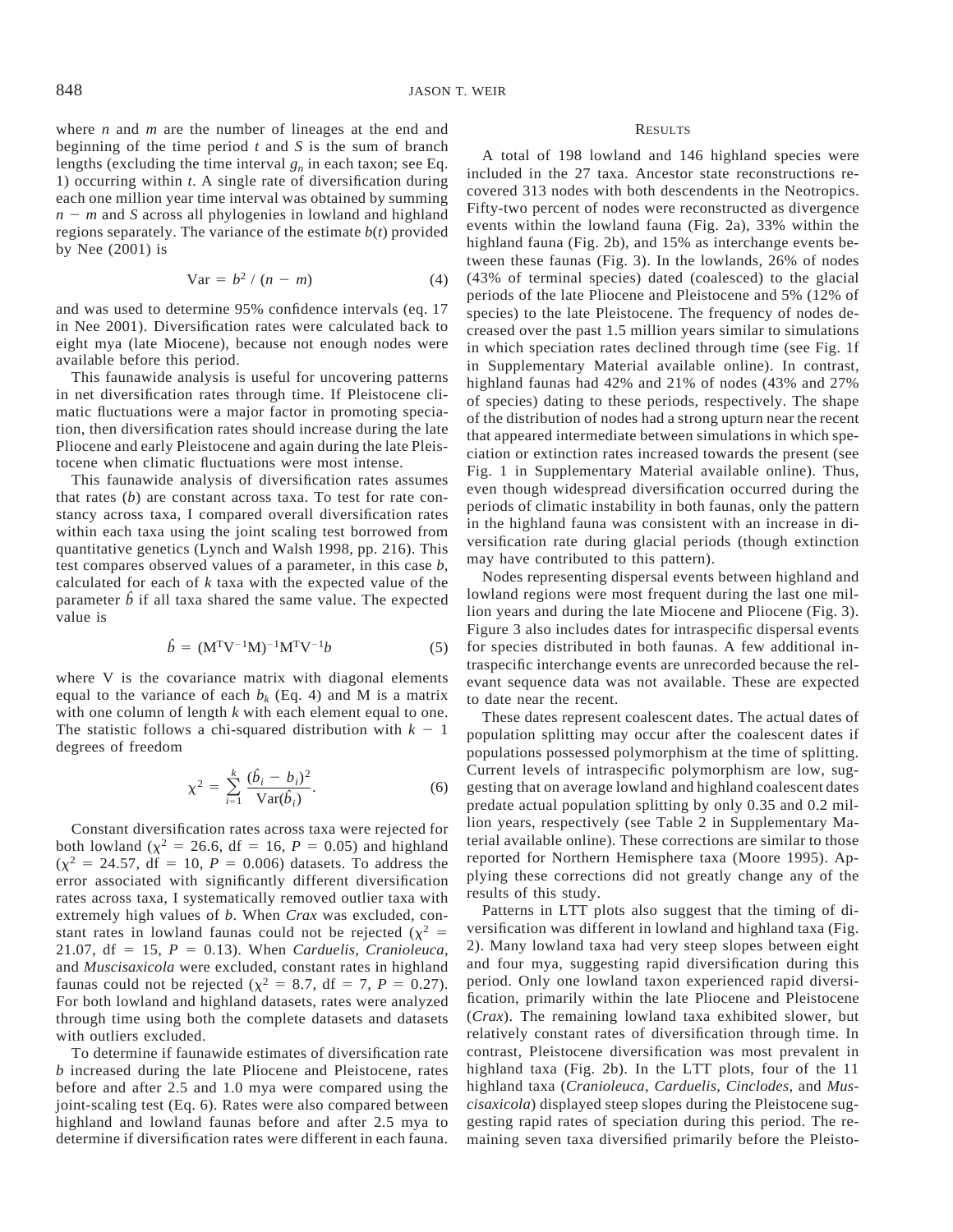

FIG. 2. Lineage through time (LTT) plots and faunawide rates of diversification through time for Neotropical lowland (A) and highland taxa (B). Maximum-likelihood estimates of rates of diversification are plotted with 95% confidence intervals. Two highland datasets were used to analyze faunawide rates: all highland genera (black) and *Carduelis*, *Cranioleuca* and *Muscisaxicola* excluded (gray). Numbers refer to the following taxa: (1) *Crax*, (2) *Muscisaxicola*, (3) *Cranioleuca*, (4) *Carduelis*, and (5) *Cinclodes*. The levels of shading on histograms and pie charts increase from light to dark for warm periods of the Miocene and early Pliocene (in yellow online), mild ice ages of the late Pliocene and early Pleistocene (in blue online) and severe ice ages of the late Pleistocene (in red online).



FIG. 3. Nodes representing interchange events between highland and lowland faunas as reconstructed from ancestor state reconstructions for 27 Neotropical taxa. Dispersal from lowland to highland faunas (gray) and highland to lowland faunas (black).

cene and had less steep slopes but, unlike lowland taxa, were not aggregated during any given time period.

Lineage through time plots and the  $\gamma$ -statistic further suggest that the rate of diversification decreased through time in most lowland taxa but remained constant in most highland taxa. Most lowland taxa displayed a downturn towards the recent in their LTT plots, consistent with a decrease in speciation rates through time (Fig. 2a). Values of the  $\gamma$ -statistic were likewise negative in 12 of 17 lowland taxa (Table 1) and were significantly negative in five taxa. No taxa had significantly positive values. The  $Z$  test of combined  $\gamma$ -values (Eq. 2) rejected the pure birth process (Table 1) for the lowland avifauna as a whole, suggesting a significant faunawide trend towards decreasing speciation rates through time.

In contrast to the lowlands, the relatively constant slopes in LTT plots for most highland genera were reflected in  $\gamma$ values closer to zero, the pure-birth expectation. One genus had a significantly positive  $\gamma$ -value and one had a significantly negative value. The remaining genera were not significantly different from the pure birth expectation. The *Z* test of combined  $\gamma$ -values was negative, but failed to reject the pure birth process for the avifauna as a whole (Table 1),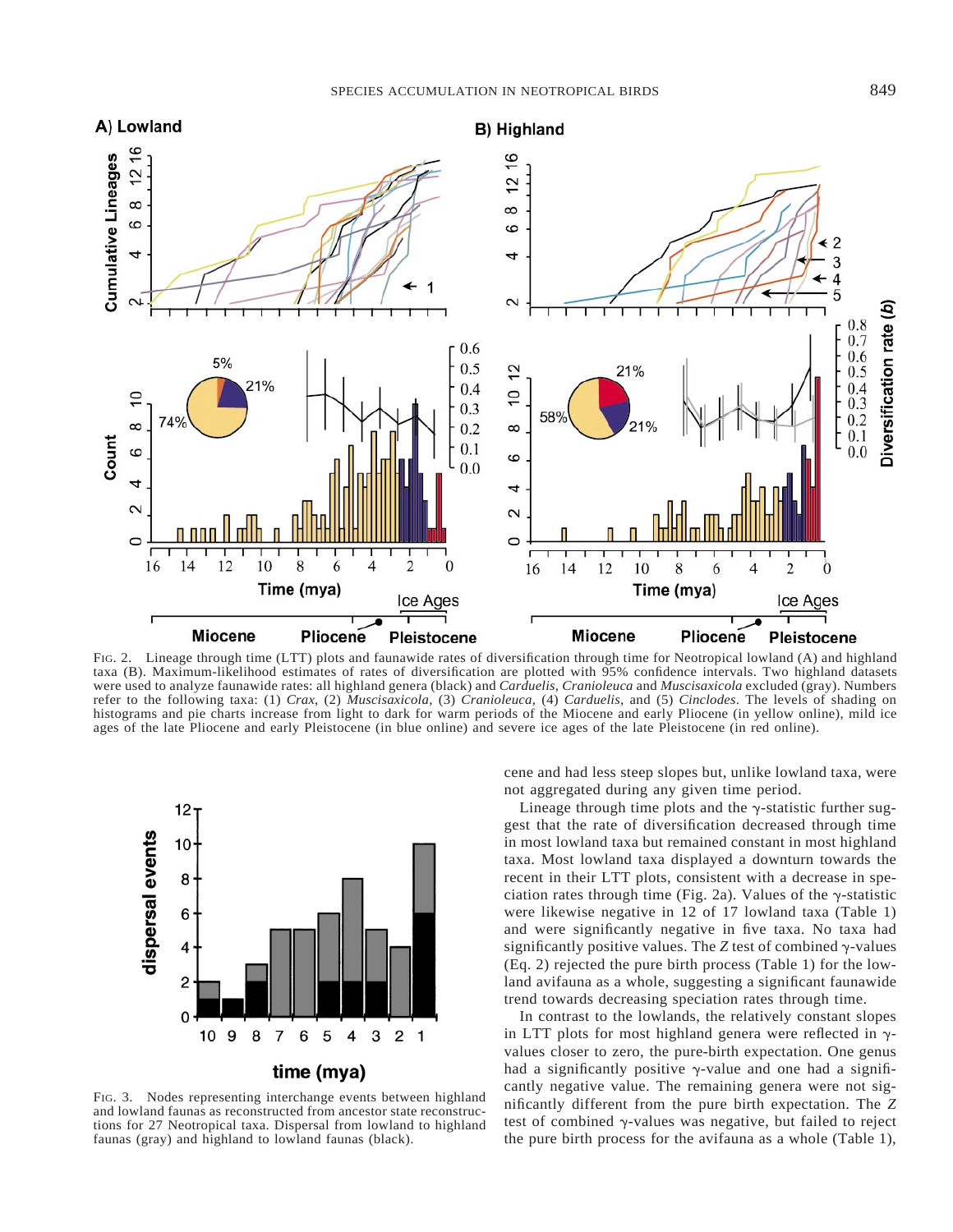

FIG. 4. The relationship between the maximum number of regionally sympatric species in each taxa and values of the corrected g-statistic for (A) lowland and (B) highland Neotropical faunas.

suggesting that the mode of diversification within highland taxa is not significantly different from exponential growth.

In the lowlands, values of the  $\gamma$ -statistic were negatively correlated with the maximum number of regionally sympatric species in each taxon (Fig. 4;  $r^2 = 0.57$ ,  $\beta = -0.360 \pm 0.083$ SE,  $T = -4.28$ ,  $P < 0.0007$  two-tailed), suggesting that the rate of speciation declined as the number of sympatric species increased. This relationship remained significant after correcting for taxon size and taxon age (age of first split within taxon) in a multiple repression ( $\beta = -0.297 \pm 0.127$  SE,*T*  $= -2.34$ ,  $P < 0.036$  two-tailed). However, highland taxa exhibited no significant relationship between the values of the  $\gamma$  statistic and the maximum number of sympatric species per taxon (Fig. 4;  $r^2 = 0.19$ ,  $\beta = -0.192 \pm 0.187$  SE,  $T =$  $-1.03$ ,  $P = 0.34$ , two-tailed).

Maximum-likelihood estimates of extinction rates (*d*) were low relative to speciation rates (*b*) for most taxa in both lowland and highland faunas (Table 1). At face value, these results suggest that extinction has probably not contributed significantly to observed patterns of species accumulation in either fauna. However, extinction rates estimated from reconstructed phylogenetic trees should be viewed with caution because these estimates may be biased. For instance, trees that display a downturn in LTT plots (or negative  $\gamma$ -values) exhibit negative extinction rates when maximum-likelihood searches are not constrained, but extinction rates of zero when they are constrained to positive values (values reported in Table 1 were constrained). In addition, these estimates of extinction assume a constant rate of extinction through time. Although separate rates of extinction for different time periods can be estimated from large phylogenetic trees (Barraclough and Vogler 2002), most of the taxa included here did not have enough nodes.

The  $Z$  test of combined  $\gamma$ -values detects common trends toward increasing or decreasing rates through time in a series of taxa. However, because this test lacks a temporal timescale a significant trend does not suggest that all taxa experienced increasing or decreasing rates concordantly. For example, two taxa may exhibit similar  $\gamma$ -values, but if the timing and rate of diversification differ between them, then the resulting net patterns of diversification may give different results. This is best illustrated in the highland fauna where several taxa

exhibit very steep slopes during the Pleistocene period in their LTT plots (*Carduelis* and *Cranioleuca*) yet had similar  $\gamma$ -values to taxa that did not have steep slopes and diverged mostly before the Pleistocene (Fig. 2). Likewise, the significant trend towards negative values of  $\gamma$  in the lowlands does not suggest that diversification rates decline over the same time periods in lowland taxa. Although LTT plots for many lowland taxa do appear to decline somewhat concordantly, this is not true of all taxa (Fig. 2a).

The Kendal-Moran estimator was used to determine faunawide values of diversification rate during million-year intervals. In the lowlands, both the full dataset and the dataset with *Crax* excluded exhibited very similar rates during each time period, thus only the full dataset was used. Faunawide diversification rates declined steadily through time from a high of 0.35 species per lineage/Myr between seven and eight mya to 0.16 species per lineage/Myr between the recent and one mya (Fig. 2a). Diversification rates were almost significantly lower after 2.5 mya ( $\chi^2$  = 3.60, df = 1, *P* = 0.058), but no difference was found before and after 1.0 mya ( $\chi^2$  = 2.34, df = 1,  $P = 0.126$ .

In highland taxa, faunawide rates during the late Pliocene and early Pleistocene were not different from previous rates  $(\chi^2 = 0.54, df = 1, P < 0.46)$ . However, rates significantly doubled (as high as 0.52 species per lineage/Myr) during the late Pleistocene ( $\chi^2 = 7.16$ , df = 1, *P* < 0.008; Fig. 2b). This late Pleistocene increase was not significant when the three taxa (*Carduelis*, *Cranioleuca*, and *Muscisaxicola*) with the highest birth rates and which diversified primarily within the Pleistocene were excluded ( $\chi^2$  < 0.001, df = 1, *P* = 0.98). In addition, late Pliocene and Pleistocene rates in the highlands were significantly higher than those in the lowlands when using the complete highland dataset ( $\chi^2 = 5.1$ , df = 1,  $P$  < 0.024), but when highland outliers were excluded lowland rates were higher ( $\chi^2 = 6.51$ , df = 1, *P* = 0.01). No difference in rates between these faunas occurred before the Pleistocene (all highland taxa included  $\chi^2 = 1.88$ , df = 1,  $P = 0.17$ , outliers excluded  $\chi^2 = 2.58$ , df = 1,  $P = 0.11$ ). These data suggest that recent climatic fluctuations had an effect on faunawide diversification in the highlands but not the lowlands. However, the faunawide increase in highland faunas resulted from elevated late Pleistocene rates in a subset of highland taxa.

#### **DISCUSSION**

Lowland and highland faunas exhibited divergent patterns of species accumulation, suggesting that different processes resulted in their diversification. In the highlands, faunawide diversification rates increased throughout the Pliocene and Pleistocene and culminated in a late Pleistocene diversification rate more than double previous values. This increase in rate resulted in a burst of diversification during the last one million years (Fig. 2b) consistent with the hypothesis that climatic fluctuations resulted in a recent build-up of species in this fauna. In contrast, lowland diversification rates slowed through time (Fig. 2a) and were lowest during the late Pleistocene. Though the faunawide slow down was not quite significant, this result demonstrates that rates did not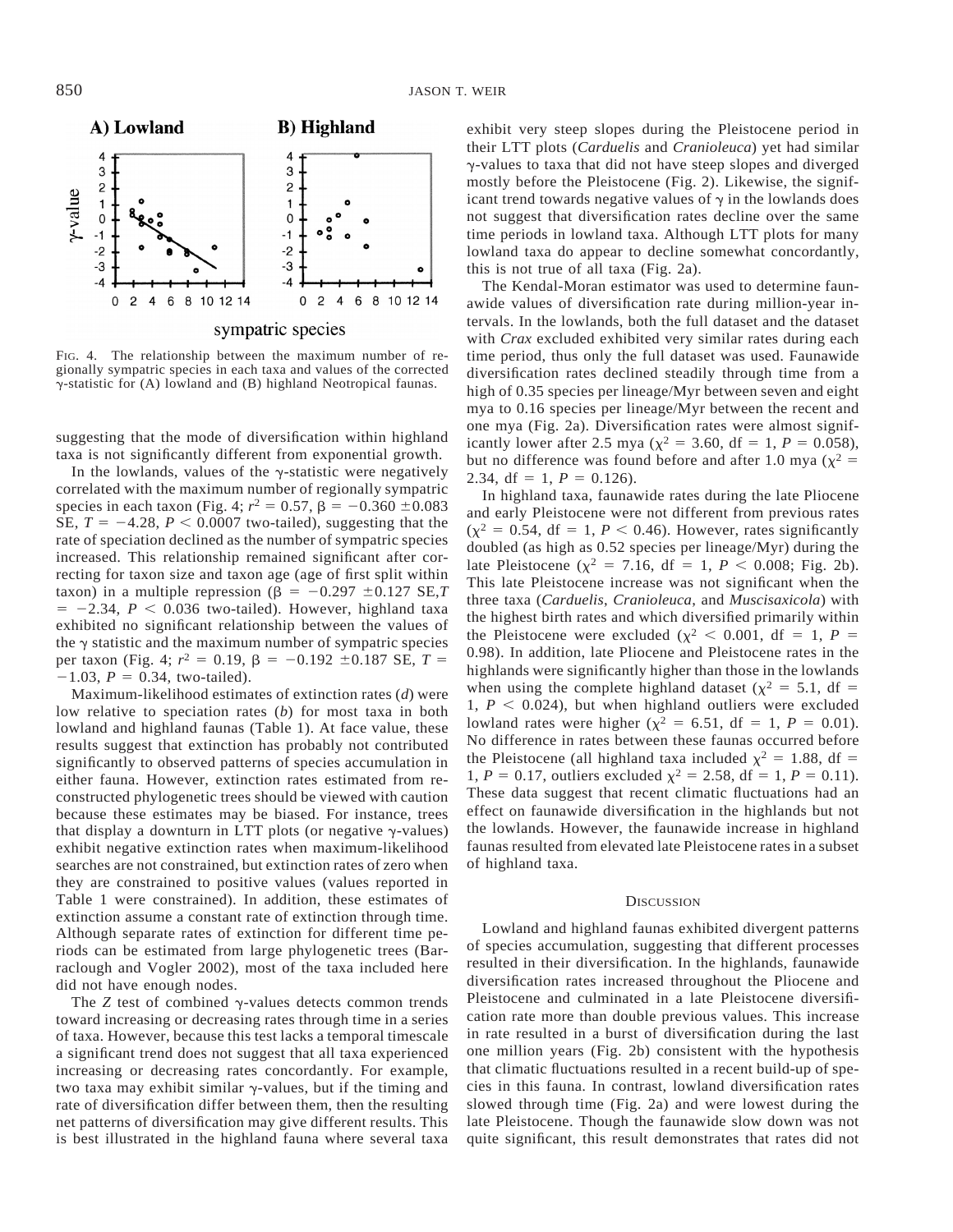increase through the Pleistocene as expected if climatic fluctuations drove lowland diversification.

What processes promoted these divergent patterns of species accumulation in lowland and highland faunas? In lowland taxa,  $\gamma$ -values revealed a significant trend towards decreasing diversification rates (Table 1). This pattern is consistent with the faunawide decrease in diversification rate and suggests that a decline in rates within taxa resulted in the faunawide pattern. Simulations demonstrate that a decline in the rate of speciation was more likely to generate such a strong pattern than an increase in the rate of extinction (see Fig. 1 in Supplementary Material available online). Likewise, estimates of extinction rates, although potentially biased, were low in most taxa (Table 1). The decrease in speciation rates may simply reflect the lack of geographic opportunity for speciation towards the recent. Alternatively, the decrease may reflect density dependent cladogenesis. The significantly negative relationship between the value of  $\gamma$  and the number of sympatric species in each taxon (even after correcting for taxon age and size) suggests that density dependent cladogenesis is responsible for the slowdown in species accumulation in lowland faunas. These preliminary results are consistent with the view that low extinction rates have allowed the accumulation of high species diversity and suggest that the number of species in lowland faunas may be approaching their capacity. Possible low extinction rates for birds contrast preliminary findings from Amazonian paleopollen records in which species diversity may have declined from the Miocene to the present (van der Hammen and Absy 1994; Hooghiemstra and van der Hammen 1998; van der Hammen and Hooghiemstra 2000; Willis and Niklas 2004). Further estimates of extinction rates from other taxonomic groups are needed in order to establish the role of extinction in the build-up of high species diversity in the Neotropics.

Could the observed slowdown in speciation rates through time in lowland taxa be an artifact of not sampling intraspecific splits (i.e., phylogroups) in this study? Indeed, a number of phylogenetic studies have uncovered genetically distinct lineages within many currently named lowland species (Aleixo 2002, 2004; Marks et al. 2002; Joseph et al. 2003; Burns and Naoki 2004; Joseph et al. 2004; Lovette 2004b; Armenta et al. 2005; Cheviron et al. 2005b). However, detailed population level sampling was not available for most species in my dataset. To address this question, I determined the initial diversification rate (slope) for each taxon from its LTT plot using only the first five nodes. I extended this rate to the present to determine the number of expected lineages if diversification rates had remain constant. In highland taxa, the expected number of lineages was very similar to the actual number in all taxa, with 0.4 additional lineages expected within each species on average (Table 1). However, in many lowland taxa the expected number of lineages was much higher than the actual number (88 additional lineages per species on average). It is doubtful that the actual number of lineages in many lowland species approaches, let alone surpasses their pure birth expectation. Thus, it appears that even if unrecognized lineages were included in the LTT plots, there still would be no evidence for a Pleistocene increase in lowland diversification rates. Detailed phylogenies that include all

genetically distinct lineages regardless of taxonomic status are needed for confirmation.

In contrast to the lowlands, LTT analysis suggests that most highland taxa did not exhibit a significant trend away from the pure birth expectation. This is not unreasonable given that continual uplift of highland regions could provide ongoing opportunities for speciation. Likewise, evidence for density dependence was lacking (Fig. 4), further suggesting that ecological opportunity is not currently a limiting factor in highland diversification. This pattern of constant diversification rates within taxa did not match the faunawide pattern of increasing diversification rates during the late Pleistocene. This apparent discrepancy is best explained by the faster speciation rate in taxa that diversified primarily within the Pleistocene (slopes in LTT plots for *Carduelis*, *Cranioleuca*, *Cinclodes*, and *Muscisaxicola* are steeper than in taxa which diversified primarily before the Pleistocene, Fig. 2b). Thus, it appears that only a subset of highland taxa strongly contributed to the faunawide increase in diversification rates during the late Pleistocene.

Could extinction also generate the apparent late Pleistocene increase in diversification rate? Simulations that included extinction often did result in a recent upturn, although this effect was less pronounced than in models with an increase in speciation rate (see Fig. 1 in Supplementary Material available online). Nevertheless, estimates from highland phylogenetic trees (Table 1) suggest that extinction rates (estimates assume constant rates through time) are low in most highland taxa. Rapid speciation rates in a subset of highland taxa probably drove the late Pleistocene increase. However, until better estimates of extinction rates (i.e., nonconstant extinction rates) are obtained, the role of extinction cannot be ruled out entirely.

These differences in species accumulation through time resulted in differently aged faunas (see Fig. 1 in Supplementary Material available online). The most striking difference is the abundance of highland species and scarcity of lowland species dating to the late Pleistocene. Less than onefifth of lowland species date to this period even after correcting for ancestral polymorphism. Yet, global climatic fluctuations were most intense during this period. If these climatic fluctuations were not enough to promote widespread fragmentation and speciation in the lowlands, then it is unlikely that the weaker climatic fluctuations of the late Pliocene and early Pleistocene were important in lowland diversification either.

In contrast, the late Pleistocene increase in highland diversification rate resulted in a fauna with one-third of its species dating to the last million years. Unlike lowland regions, extensive evidence suggests that widespread alteration of highland habitats occurred repeatedly during the late Pleistocene. Extensive glaciation occurred throughout highland regions (Hooghiemstra and van der Hammen 2004). Glaciers undoubtedly fragmented the ranges of many Andean species by providing a hard barrier between populations displaced along the eastern and western slopes. In addition, cooling resulted in an elevational migration of habitat zones to lower altitudes resulting in an elevational compression of some zones and expansion of others (van't Veer and Hooghiemstra 2000; Hooghiemstra and van der Hammen 2004). The cor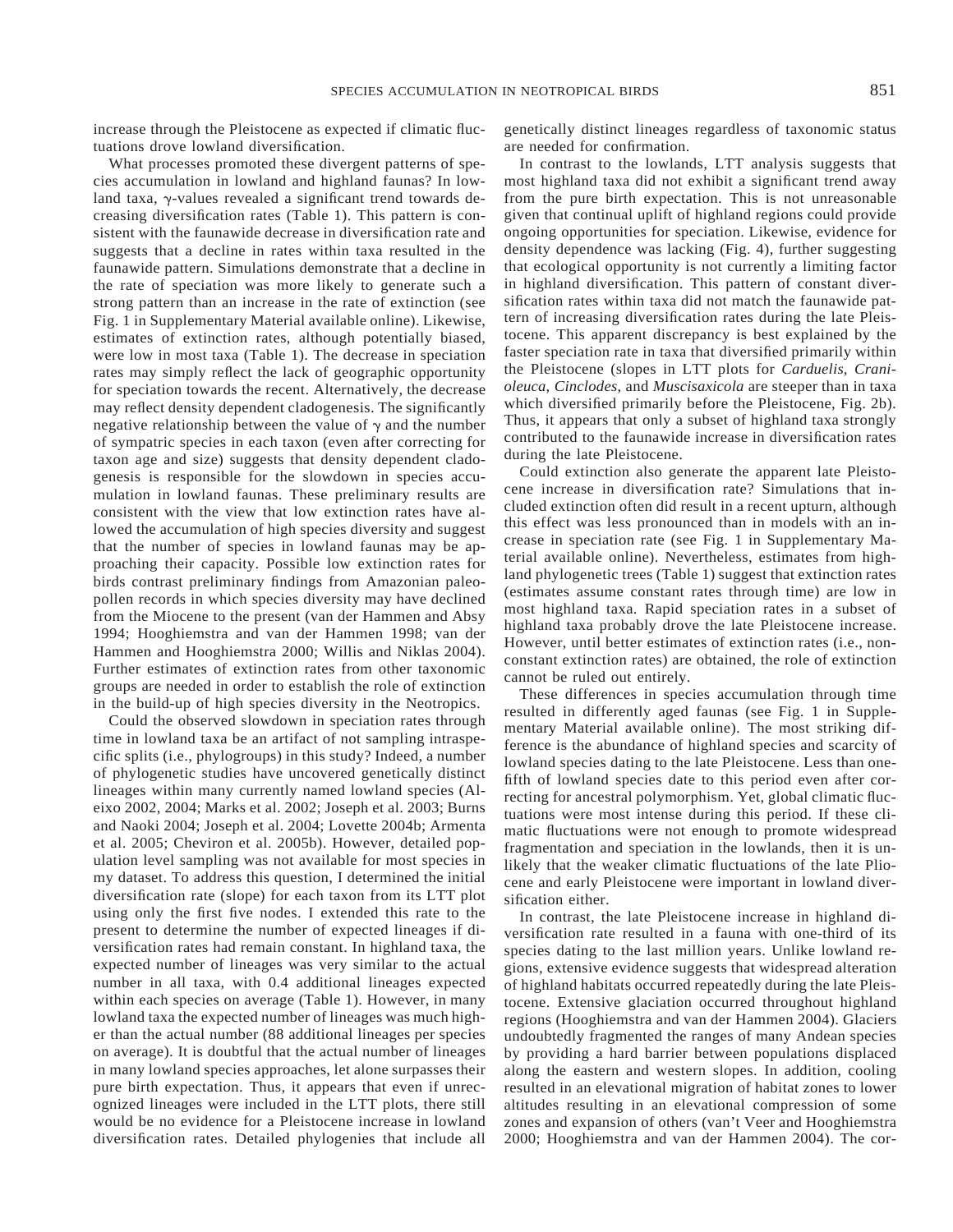relation between the onset of severe glaciation in the Neotropics about 0.8 to 0.9 mya (Bennett 1990; Hooghiemstra et al. 1993) and the late Pleistocene increase in speciation rates suggests a causal link.

Interchange between highland and lowland faunas also played an important role in Neotropical diversification (Fig. 3). Dispersal events from the lowlands to the highlands occurred primarily during the late Miocene and early Pliocene when extensive uplift of the central and northern Andes provided new elevation zones and habitats. Thirty-three nodes represent dispersal from lowlands to highlands compared to 146 nodes that represent divergence within highland faunas. This fairly large proportion suggests that dispersal from lowland regions contributed importantly to the build-up of species diversity in the highlands. In contrast, Fjeldsa and Lovett (1997a,b) envisioned dispersal out of highland regions as a major source of species diversity for lowland faunas. Whereas 16 dispersal events from highland to lowland faunas are reconstructed in this dataset, compared to the 198 splitting events that occurred within the lowlands, dispersal from highland faunas represents only a small contribution to lowland diversity. Rather, diversification within lowland regions was the predominant mode by which species accumulated in this fauna. Moreover, most dispersal events from the highlands into the lowlands occurred during the last one million years (Fig. 3) and correlate with major glacial cycles in the Andes (Bennett 1990; Hooghiemstra et al. 1993). Glacial lowering of elevational zones resulted in mixed floras (Colinvaux et al. 1996, 2000; van der Hammen and Hooghiemstra 2000; Bush et al. 2004) and presumably mixed faunas near the base of highland regions that included both lowland and highland components. This mixing may have facilitated adaptation to and subsequent invasion of lowland regions (Rull 2005).

These results are inconsistent with the once prevalent view that late Pliocene and Pleistocene climatic fluctuations drove the recent buildup of species diversity in lowland Neotropical faunas. Many Nearctic avian taxa also display decreasing speciation rates through time (Zink and Slowinski 1995; Zink et al. 2004), suggesting that the processes that promoted speciation in both faunas occurred primarily before the onset of the late Pliocene and Pleistocene ice ages. Nevertheless, this study suggests that the proportion of species of glacial age is much higher in highland regions of the Neotropics where expanding and retracting glaciers directly fragmented habitats. A late Pleistocene increase in faunawide rates of diversification correlates with the onset of severe glaciation in highland regions and resulted in a fauna in which one third of extant species are less than a million years old. Likewise, ice sheets directly fragmented the high latitude boreal forests of the Nearctic where a greater proportion of avian sister species date to the Pleistocene than in subboreal regions (Weir and Schluter 2004). Together, these studies suggest that diversification rates in faunas distributed closest to the expanding and retracting glaciers were most heavily impacted by climatic fluctuations whereas faunas distributed further from the glaciers were impacted to a lesser degree. Further sampling of other glaciated regions is necessary to determine the generality of this pattern.

#### ACKNOWLEDGMENTS

This manuscript is greatly indebted to previous molecular based phylogenetic studies of birds (sources in Table 1). The manuscript benefited greatly from discussions with D. Schluter who provided comments on statistical procedures. D. Schluter, T. Vines, L. Harmon, I. Lovette, T. Price, and two anonymous reviewers provided comments on earlier versions of this manuscript. M. Whitlock, D. Irwin, M. Doebeli, A. Albert, K. Marchinko, A. Waldron, and A. MacColl also provided useful ideas. Tissue samples were provided by the Field Museum of Natural History, Chicago, or collected by the author. Financial support was supplied by a Natural Sciences and Engineering Research Council doctoral fellowship and a Smithsonian Tropical Research Institute Short Term Fellowship to J. W and grants from Natural Sciences and Engineering Research Council and Canada Foundation for Innovation to D. Schluter.

#### LITERATURE CITED

- Aleixo, A. 2002. Molecular systematics and the role of the ''varzea''–''terra-firme'' ecotone in the diversification of *Xiphorhynchus* woodcreepers (Aves : Dendrocolaptidae). Auk 119: 621–640.
- ———. 2004. Historical diversification of a Terra-firme forest bird superspecies: A phylogeographic perspective on the role of different hypotheses of Amazonian diversification. Evolution 58: 1303–1317.
- Andriessen, P. A. M., K. F. Helmens, H. Hooghiemstra, P. A. Riezebos, and T. van der Hammen. 1993. Absolute chronology of the Pliocene-Quaternary sediment sequence of the Bogota area, Colombia. Quat. Sci. Rev. 12:483–501.
- Armenta, J. K., J. D. Weckstein, and D. F. Lane. 2005. Geographic variation in mitochondrial DNA sequences of an Amazonian nonpasserine: the black-spotted barbet complex. Condor 107: 527–536.
- Avise, J. C., D. Walker, and G. C. Johns. 1998. Speciation durations and Pleistocene effects on vertebrate phylogeography. Proc. R. Soc. Lond. B 265:1707–1712.
- Ayres, J. M., and T. H. Cluttonbrock. 1992. River boundaries and species range size in Amazonian primates. Am. Nat. 140: 531–537.
- Baldwin, B. G., and M. J. Sanderson. 1998. Age and rate of diversification of the Hawaiian silversword alliance (Compositae) one. Proc. Natl. Acad. Sci. USA 95:9402–9406.
- Barraclough, T. G., and A. P. Vogler. 2002. Recent diversification rates in North American tiger beetles estimated from a dated mtDNA phylogenetic tree. Mol. Biol. Evol. 19:1706–1716.
- Bates, J. M., J. Haffer, and E. Grismer. 2004. Avian mitochondrial DNA sequence divergence across a headwater stream of the Rio Tapajos, a major Amazonian river. J. Ornithol. 145:199–205.
- Bennett, K. D. 1990. Milankovitch Cycles and their effects on species in ecological and evolutionary time. Paleobiology 16:11–21.
- Bloemendal, J., and P. Demenocal. 1989. Evidence for a change in the periodicity of tropical climate cycles at 2.4 myr from wholecore magnetic-susceptibility measurements. Nature 342: 897–900.
- Brown, K. S., P. M. Sheppard, and J. R. G. Turner. 1974. Quaternary refugia in tropical America: evidence from race formation in *Heliconius* butterflies 305. Proc. R. Soc. Lond. B 187:369–378.
- Burns, K. J., and K. Naoki. 2004. Molecular phylogenetics and biogeography of Neotropical tanagers in the genus *Tangara*. Mol. Phylogenet. Evol. 32:838–854.
- Bush, M. B., and M. R. Silman. 2004. Observations on Late Pleistocene cooling and precipitation in the lowland Neotropics. J. Quat. Sci. 19:677–684.
- Bush, M. B., P. E. De Oliveira, P. A. Colinvaux, M. C. Miller, and J. E. Moreno. 2004. Amazonian paleoecological histories: one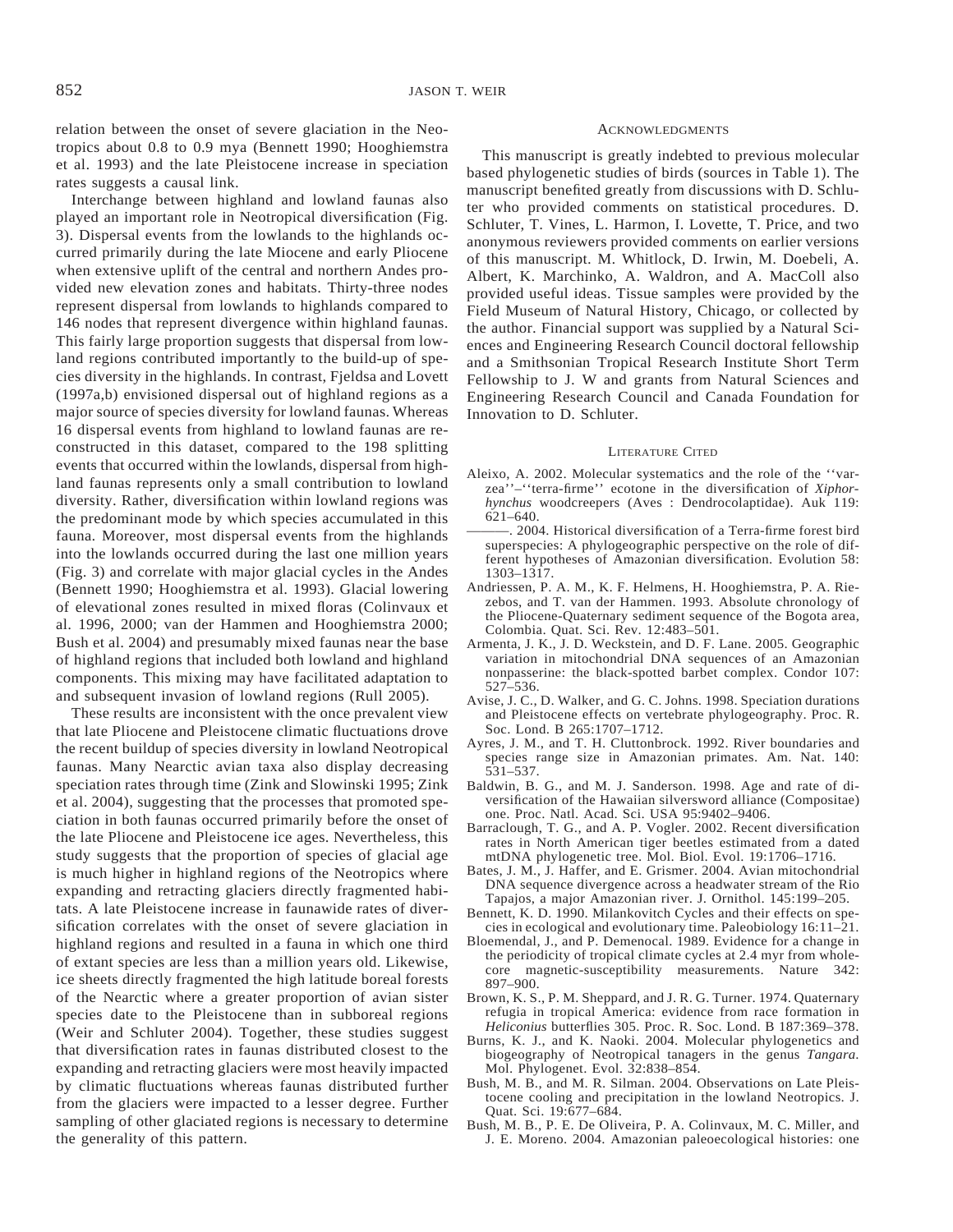hill, three watersheds. Palaeogeogr. Palaeoclimatol. Palaeoecol. 214:359–393.

- Capparela, A. P. 1988. Genetic variation in Neotropical birds: implications for the speciation process. Acta XIX Congr. Int. Ornithol. 101:189–208.
- ———. 1991. Neotropical avian diversity and riverine barriers. Acta XX Congr. Int. Ornithol. 1:307–316.
- Cerqueira, R. 1982. South American landscapes and their mammals. Pp. 53–75 *in* M. A. Mares and H. H. Genoways, eds. Mammalian biology in South America. Pymatuning Laboratory of Ecology, University of Pittsburgh, Linesville, Pa.
- Chesser, R. T. 2000. Evolution in the high Andes: the phylogenetics of *Muscisaxicola* ground-tyrants. Mol. Phylogenet. Evol. 15: 369–380.
- 2004. Systematics, evolution, and biogeography of the South American ovenbird genus *Cinclodes*. Auk 121:752–766.
- Cheviron, Z. A., A. P. Capparella, and F. Vuilleumier. 2005a. Molecular phylogenetic relationships among the *Geositta* miners (Furnariidae) and biogeographic implications for avian speciation in Fuego-Patagonia. Auk 122:158–174.
- Cheviron, Z. A., S. J. Hackett, and A. P. Capparella. 2005b. Complex evolutionary history of a Neotropical lowland forest bird (*Lepidothrix coronata*) and its implications for historical hypotheses of the origin of Neotropical avian diversity. Mol. Phylogenet. Evol. 36:338–357.
- Colinvaux, P. A., P. E. DeOliveira, J. E. Moreno, M. C. Miller, and M. B. Bush. 1996. A long pollen record from lowland Amazonia: Forest and cooling in glacial times. Science 274:85–88.
- Colinvaux, P. A., P. E. De Oliveira, and M. B. Bush. 2000. Amazonian and Neotropical plant communities on glacial timescales: the failure of the aridity and refuge hypotheses. Quat. Sci. Rev. 19:141–169.
- Cox, D. R., and P. A. W. Lewis. 1966. The statistical analysis of series of events. Methuen, London.
- Darlington, P. J. 1957. Zoogeography: the geographical distribution of animals. Wiley, New York.
- Eberhard, J. R., and E. Bermingham. 2005. Phylogeny and comparative biogeography of *Pionopsitta* parrots and *Pteroglossus* toucans. Mol. Phylogenet. Evol. 36:288–304.
- Espinosa, de los, M. A. 1998. Phylogenetic relationships among the trogons. Auk 115:937–954.
- Fisher, A. G. 1960. Latitudinal variations in organic diversity. Evolution 14:64–81.
- Fjeldsa, J., and J. C. Lovett. 1997a. Geographical patterns of old and young species in African forest biota: the significance of specific montane areas as evolutionary centres. Biodivers. Conserv. 6:325–346.
- -. 1997b. Biodiversity and environmental stability. Biodivers. Conserv. 6:315–323.
- Garcia-Moreno, J. 2004. Is there a universal mtDNA clock for birds? J. Avian Biol. 35:465–468.
- Garcia-Moreno, J., and J. Fjeldsa. 2000. Chronology and mode of speciation in the Andean avifauna. Bonn. Zool. Monogr. 46: 25–46.
- Garcia-Moreno, J., P. Arctander, and J. Fjeldsa. 1998. Pre-Pleistocene differentiation among chat-tyrants. Condor 100:629–640. . 1999a. A case of rapid diversification in the Neotropics: phylogenetic relationships among *Cranioleuca* spinetails (Aves, Furnariidae). Mol. Phylogenet. Evol. 12:273–281.
- ———. 1999b. Strong diversification at the treeline among *Metallura* hummingbirds. Auk 116:702–711.
- Garcia-Moreno, J., J. Ohlson, and J. Fjeldsa. 2001. MtDNA sequences support monophyly of Hemispingus tanagers. Mol. Phylogenet. Evol. 21:424–435.
- Grafe, K., W. Frisch, I. M. Villa, and M. Meschede. 2002. Geodynamic evolution of southern Costa Rica related to low-angle subduction of the Cocos Ridge: constraints from thermochronology. Tectonophysics 348:187–204.
- Gregory-Wodzicki, K. M. 2000. Uplift history of the Central and Northern Andes: a review. Geol. Soc. Ame. Bull. 112: 1091–1105.
- Hackett, S. J. 1996. Molecular phylogenetics and biogeography of

tanagers in the genus Ramphocelus (Aves). Mol. Phylogenet. Evol. 5:368–382.

- Haffer, J. 1969. Speciation in Amazonian forest birds. Science 165: 131–137.
- ———. 1974. Avian speciation in tropical South America, with a systematic survey of the toucans (Ramphastidae) and jacamars (Galbulidae), Publ. Nuttall Ornithol. Club no. 14.
- 1990. Avian species richness in tropical South America. Stud. Neotrop. Fauna Environ. 25:157–183.
- ———. 1997. Alternative models of vertebrate speciation in Amazonia: an overview. Biodivers. Conserv. 6:451–476.
- Haffer, J., and G. T. Prance. 2001. Climatic forcing of evolution in Amazonia during the Cenozoic: on the refuge theory of biotic differentiation. Amazoniana 16:579–605.
- Hey, J. 1992. Using phylogenetic trees to study speciation and extinction. Evolution 46:627–640.
- Ho, S. Y. W., M. J. Phillips, A. Cooper, and A. J. Drummond. 2005. Time dependency of molecular rate estimates and systematic overestimation of recent divergence times. Mol. Biol. Evol. 22: 1561–1568.
- Hooghiemstra, H. 1989. Quaternary and Upper-Pliocene glaciations and forest development in the tropical Andes: evidence from a long high-resolution pollen record from the sedimentary basin of Bogota, Colombia. Palaeogeogr. Palaeoclimatol. Palaeoecol. 72:11–26.
- Hooghiemstra, H., and T. van der Hammen. 1998. Neogene and Quaternary development of the Neotropical rain forest: the forest refugia hypothesis, and a literature overview. Earth-Sci. Rev. 44:147–183.
- -. 2004. Quaternary Ice-Age dynamics in the Colombian Andes: developing an understanding of our legacy. Philos. Trans. R. Soc. Lond. B 359:173–180.
- Hooghiemstra, H., J. L. Melice, A. Berger, and N. J. Shackleton. 1993. Frequency-spectra and paleoclimatic variability of the high-resolution 30-1450-Ka Funza I pollen record (Eastern Cordillera, Colombia). Quat. Sci. Rev. 12:141–156.
- Hoorn, C. 1993. Marine incursions and the influence of Andean tectonics on the Miocene depositional history of northwestern Amazonia: results of a palynostratigraphic study. Palaeogeogr. Palaeoclimatol. Palaeoecol. 105:267–309.
- 1994. Fluvial paleoenvironments in the intracratonic Amazonas basin (Early Miocene–Early Middle Miocene, Colombia). Palaeogeogr. Palaeoclimatol. Palaeoecol. 109:1–54.
- Hoorn, C., J. Guerrero, G. A. Sarmiento, and M. A. Lorente. 1995. Andean tectonics as a cause for changing drainage patterns in Miocene northern South America. Geology 23:237–240.
- Huelsenbeck, J. P., and F. Ronquist. 2001. MRBAYES: Bayesian inference of phylogenetic trees. Bioinformatics 17:754–755.
- Irion, G., J. Muller, J. N. deMello, and W. J. Junk. 1995. Quaternary geology of the Amazonian lowland. Geo-Marine Let. 15: 172–178.
- Joseph, L., T. Wilke, and D. Alpers. 2003. Independent evolution of migration on the South American landscape in a long-distance temperate-tropical migratory bird, Swainson's flycatcher (*Myiarchus swainsoni*). J. Biogeogr. 30:925–937.
- Joseph, L., T. Wilke, E. Bermingham, D. Alpers, and R. Ricklefs. 2004. Towards a phylogenetic framework for the evolution of shakes, rattles, and rolls in *Myiarchus* tyrant-flycatchers (Aves: Passeriformes:Tyrannidae). Mol. Phylogenet. Evol. 31:139–152.
- Kendall, P. G. 1949. Stochastic processes and population growth. J. R. Statis. Soc. B 11:230–264.
- Klicka, J., and R. M. Zink. 1997. The importance of recent ice ages in speciation: a failed paradigm. Science 277:1666–1669.
- Lanyon, S. M., and K. E. Omland. 1999. A molecular phylogeny of the blackbirds (Icteridae): Five lineages revealed by cytochrome-b sequence data. Auk 116:629–639.
- Liu, Z. H., and T. D. Herbert. 2004. High-latitude influence on the eastern equatorial Pacific climate in the early Pleistocene epoch. Nature 427:720–723.
- Lovette, I. J. 2004a. Mitochondrial dating and mixed-support for the ''2% rule'' in birds. Auk 121:1–6.
	- ———. 2004b. Molecular phylogeny and plumage signal evolution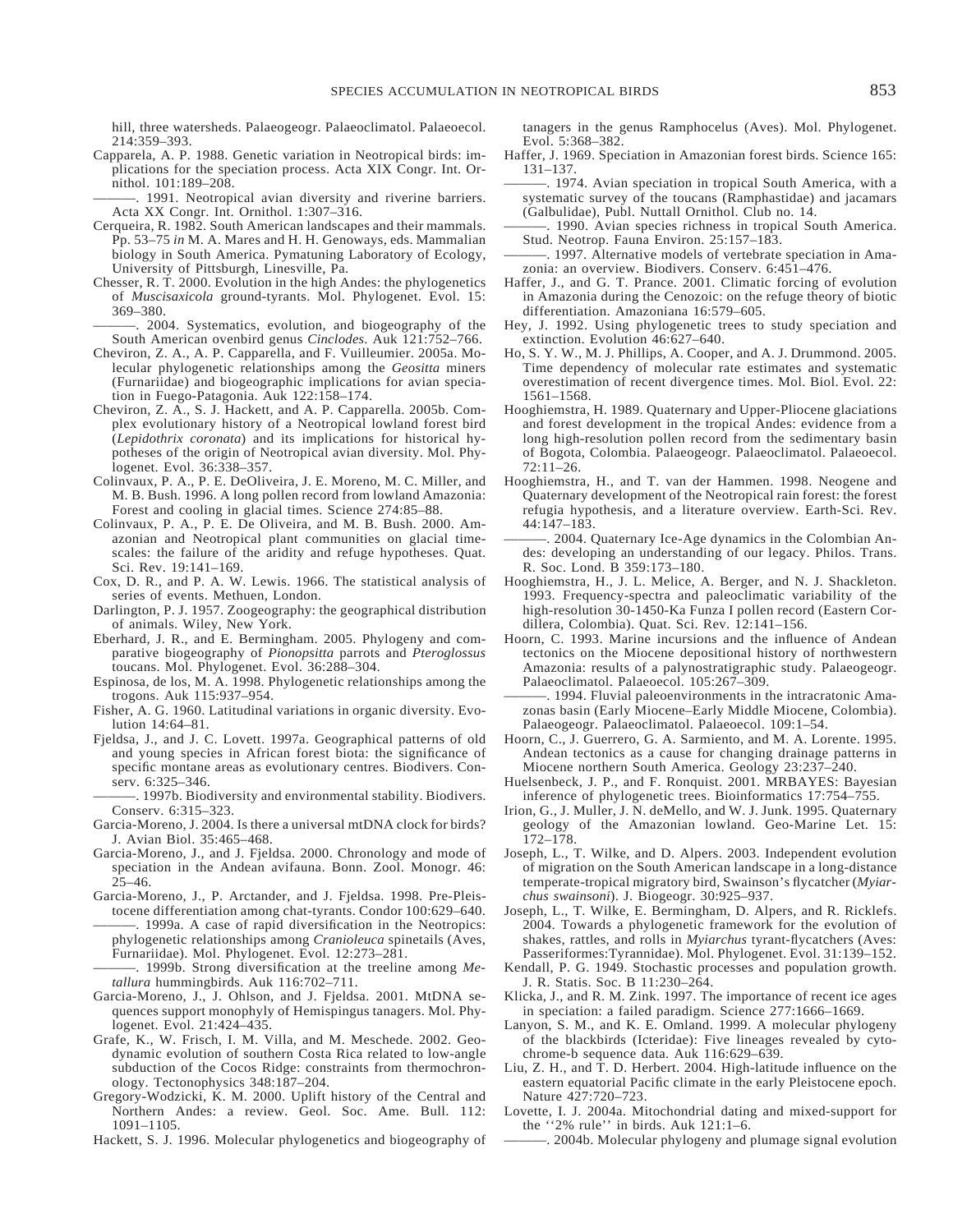in a trans Andean and circum Amazonian avian species complex. Mol. Phylogenet. Evol. 32:512–523.

- Lynch, M., and B. Walsh. 1998. Genetics and analysis of quantitative traits. Sinauer, Sunderland, Ma.
- Maddison, W. P., and D. R. Maddison. 2003. Mesquite: a modular system for evolutionary analysis. Ver. 1.0. http://mesquitepoject.org.
- Mariaux, J., and M. J. Braun. 1996. A molecular phylogenetic survey of the nightjars and allies (Caprimulgiformes) with special emphasis on the potoos (Nyctibiidae). Mol. Phylogenet. Evol. 6:228–244.
- Marks, B. D., S. J. Hackett, and A. P. Capparella. 2002. Historical relationships among Neotropical lowland forest areas of endemism as determined by mitochondrial DNA sequence variation within the wedge-billed woodcreeper (Aves:Dendrocolaptidae: Glyphorynchus spirurus). Mol. Phylogenet. Evol. 24:153–167.
- Meave, J., and M. Kellman. 1994. Maintenance of rain-forest diversity in riparian forests of tropical savannas: implications for species conservation during Pleistocene drought. J. Biogeogr. 21:121–135.
- Meave, J., M. Kellman, A. Macdougall, and J. Rosales. 1991. Riparian habitats as tropical forest refugia. Glob. Ecol. Biogeogr. Lett. 1:69–76.
- Mengel, R. M. 1964. The probably history of species formation in some northern wood warblers (Parulidae). Living Bird 3:9–43.
- Moore, W. S. 1995. Inferring phylogenies from mtDNA variation: mitochondrial gene trees vs. nuclear gene trees. Evolution 49: 718–726.
- Moore, W. S., A. C. Weibel, and A. Agius. 2005. Mitochondrial DNA phylogeny of the woodpecker genus *Veniliornis* (Picidae, Picinae) and related genera implies convergent evolution of plumage patterns. Biol. J. Linn. Soc. *In press*.
- Moran, P. A. P. 1951. Estimation methods for evolutive processes. J. R. Statis. Soc. B 13:141–146.
- Moritz, C., J. L. Patton, C. J. Schneider, and T. B. Smith. 2000. Diversification of rainforest faunas: An integrated molecular approach. Annu. Rev. Ecol. Syst. 31:533–563.
- Nee, S. 2001. Inferring speciation rates from phylogenies. Evolution 55:661–668.
- . 2004. Extinct meets extant: simple models in paleontology and molecular phylogenetics. Paleobiology 30:172–178.
- Nee, S., E. C. Holmes, R. M. May, and P. H. Harvey. 1994. Extinction rates can be estimated from molecular phylogenies. Philos. Trans. R. Soc. Lond. B 344:77–82.
- Nei, M., and W. H. Li. 1979. Mathematical model for studying genetic variation in terms of restriction endonucleases. Proc. Natl. Acad. Sci. USA 76:5269–5273.
- Nores, M. 1999. An alternative hypothesis for the origin of Amazonian bird diversity. J. Biogeogr. 26:475–485.
- -. 2004. The implications of Tertiary and Quaternary sea level rise events for avian distribution patterns in the lowlands of northern South America. Glob. Ecol. Biogeogr. 13:149–161.
- Omland, K. E., S. M. Lanyon, and S. J. Fritz. 1999. A molecular phylogeny of the new world orioles (*Icterus*): the importance of dense taxon sampling. Mol. Phylogenet. Evol. 12:224–239.
- Pagel, M. 1994. Detecting correlated evolution on phylogenies: a general method for the comparative analysis of discrete characters. Proc. R. Soc. Lond. B 255:37–45.
- Penny, D. 2005. Evolutionary biology: relativity for molecular clocks. Nature 436:183–184.
- Pereira, S. L., and A. J. Baker. 2004. Vicariant speciation of curassows (Aves, Cracidae): a hypothesis based on mitochondrial DNA phylogeny. Auk 121:682–694.
- Prance, G. T. 1978. Origin and evolution of Amazon flora. Interciencia 3:207–222.
- Price, J. J., and S. M. Lanyon. 2002. A robust phylogeny of the oropendolas: polyphyly revealed by mitochondrial sequence data. Auk 119:335–348.
- -. 2004. Song and molecular data identify congruent but novel affinities of the Green Oropendola (*Psarocolius viridis*). Auk 121:224–229.
- Pybus, O. G., and P. H. Harvey. 2000. Testing macro-evolutionary

models using incomplete molecular phylogenies. Proc. R. Soc. Lond. B 267:2267–2272.

- R Development Core Team. 2005. R: a language and environment for statistical computing. http://www.R-project.org.
- Rambaut, A. 2002. Phyl-O-Gen v1. 1 Available at http:// evolve.zoo.ox.ac.uk/.
- Rand, A. L. 1948. Glaciation, an isolating factor in speciation. Evolution 2:314–321.
- Rasanen, M. E., A. M. Linna, J. C. R. Santos, and F. R. Negri. 1995. Late Miocene tidal deposits in the Amazonian foreland basin. Science 269:386–390.
- Ravelo, A. C., D. H. Andreasen, M. Lyle, A. O. Lyle, and M. W. Wara. 2004. Regional climate shifts caused by gradual global cooling in the Pliocene epoch. Nature 429:263–267.
- Rice, N. H., A. T. Peterson, and G. Escalona-Segura. 1999. Phylogenetic patterns in montane *Troglodytes* wrens. Condor 101: 446–451.
- Richards, P. W. 1952. The tropical rain forest: an ecological study. Cambridge Univ. Press, Cambridge, U.K.
- Rosenzweig, M. L. 1995. Species diversity in space and time. Cambridge Univ. Press, Cambridge, U.K.
- Rossetti, D. D., P. M. de Toledo, and A. M. Goes. 2005. New geological framework for western Amazonia (Brazil) and implications for biogeography and evolution. Quat. Res. 63:78–89.
- Roy, M. S., J. C. Torres-Mura, and F. Hertel. 1999. Molecular phylogeny and evolutionary history of the tit-tyrants (Aves:Tyrannidae). Mol. Phylogenet. Evol. 11:67–76.
- Rull, V. 2005. Biotic diversification in the Guyana highlands: a proposal. J. Biogeogr. 32:921–927.
- Russello, M. A., and G. Amato. 2004. A molecular phylogeny of *Amazona*: implications for Neotropical parrot biogeography, taxonomy, and conservation. Mol. Phylogenet. Evol. 30:421–437.
- Sanders, H. L. 1969. Benthic marine diversity and stability-time hypothesis. Brookhaven Symp. Biol. 71–81.
- Sanderson, M. J. 2003. r8s: inferring absolute rates of molecular evolution and divergence times in the absence of a molecular clock. Bioinformatics 19:301–302.
- Schwabe, G. H. 1969. Towards an ecological characterization of the South American continent. Pp. 113–136 *in* E. J. Fittkau et al., ed. Biogeography and ecology in South America. Dr. W. Junk, Dordrecht, The Netherlands.
- Sheldon, F. H., L. A. Whittingham, R. G. Moyle, B. Slikas, and D. W. Winkler. 2005. Phylogeny of swallows (Aves:Hirundinidae) estimated from nuclear and mitochondrial DNA sequences. Mol. Phylogenet. Evol. 35:254–270.
- Sick, H. 1967. Rios e enchentes na Amazonia como obstaculo para a avifauna. Pp. 495–520 *in* H. Lent, ed. Atlas do simposio sobre a biota Amazonica. vol. 5 (Zoologia). Conselho Nacional de Pesquisas, Rio de Janeiro.
- Simpson, B. B., and J. Haffer. 1978. Speciation patterns in Amazonian forest biota. Annu. Rev. Ecol. Syst. 9:497–518.
- Steyermark, J. A., and G. C. K. Dunsterville. 1980. The lowland floral element on the summit of Cerro-Guaiquinima and other cerros of the Guayana Highland of Venezuela. J. Biogeogr. 7: 285–303.
- Swofford, D. L. 2002. PAUP\*4.0b10: phylogenetic analysis using parsimony (\*and other methods). Sinauer, Sunderland, MA.
- van den Elzen, R., J. Guillen, V. Ruiz-del-Valle, L. M. Allende, E. Lowy, J. Zamora, and A. Arnaiz-Villena. 2001. Both morphological and molecular characters support speciation of South American siskins by sexual selection. Cell. Mol. Life Sci. 58: 2117–2128.
- van der Hammen, T., and M. L. Absy. 1994. Amazonia during the last glacial. Palaeogeogr. Palaeoclimatol. Palaeoecol. 109: 247–261.
- van der Hammen, T., and H. Hooghiemstra. 1997. Chronostratigraphy and correlation of the Pliocene and Quaternary of Colombia. Quat. Int. 40:81–91.
- ———. 2000. Neogene and Quaternary history of vegetation, climate, and plant diversity in Amazonia. Quat. Sci. Rev. 19: 725–742.
- van't Veer, R., and H. Hooghiemstra. 2000. Montane forest evolution during the last 650,000 yr in Colombia: a multivariate